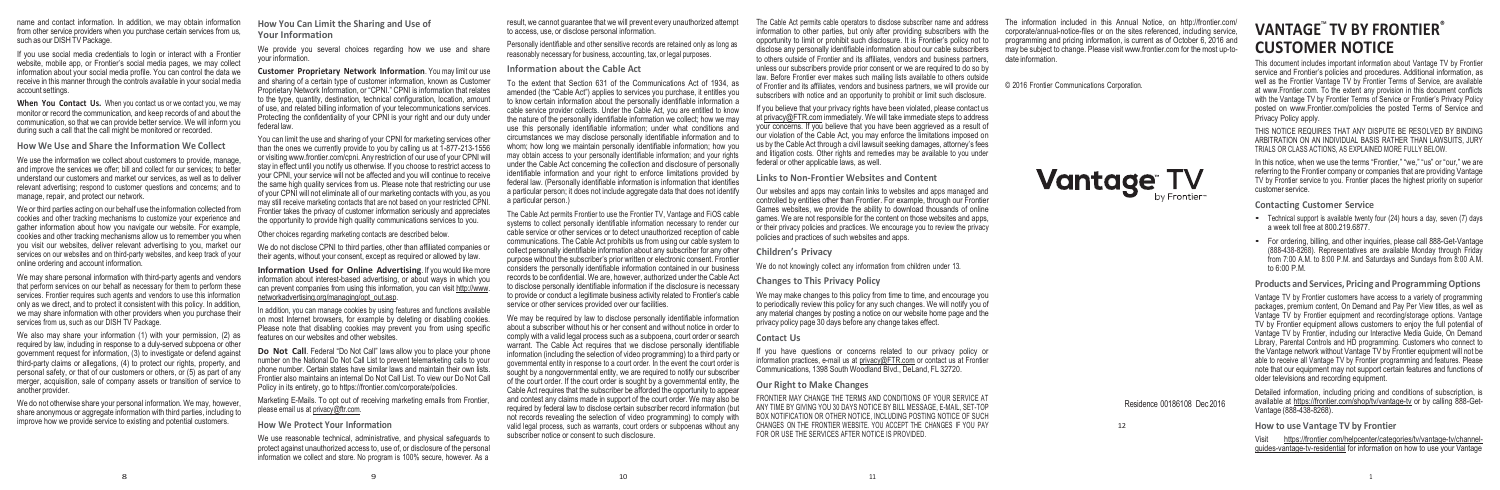TV by Frontier service, including remote control and search functions, the Interactive Media Guide, recording functions, On Demand and Pay Per View programming and Parental and Purchase Controls. A variety of information is also available by using the Menu button on your Vantage TV by Frontier remote to access the Help Menu.

**Vantage TV by Frontier Channel Lineup**

Visit https://frontier.com/helpcenter/categories/tv/vantage-tv/channelguides-vantage-tv-residential for the most current channel lineup.

#### **Installation and Maintenance**

In many cases you may choose to install your Vantage TV by Frontier service yourself. You may also have a Frontier technician install your service, as well as any additional TV outlets or wiring that may be needed. For details and rates associated with professional installation, contact us at 888-Get-Vantage (888-438-8268).

You can easily troubleshoot Vantage TV by Frontier issues by utilizing the Customer Support Menu on your Interactive Media Guide or going to https:// frontier.com/helpcenter/categories/tv/vantage-tv. You can also contact technical support at 800.219.6877. If the representative is unable to resolve your issue, a service call or appointment may be setup at your convenience. A service charge may apply.

If you believe you have been billed in error for service, please notify us within sixty (60) days of the billing date by contacting Frontier customer care at 888-Get-Vantage (888-438-8268). Frontier will not issue refunds or credits after the expiration of this sixty (60) day period, except where required by law.

**Billing, Payment and Service Credit Information**

Frontier will provide you with a monthly bill for your Vantage TV by Frontier service that is accurate and easy to understand. Billing is based on a 30 day billing cycle. Recurring charges for each month's services will be billed one month in advance. Nonrecurring and usage-based charges for services generally will be billed in the billing cycle following the transaction. You should remit payment by the due date indicated on your bill. If full payment is not received by the indicated due date, a late fee may be assessed and service may be suspended or terminated. As of the print date of this notice, the late fee was the higher of 1.5% of the delinquent balance or \$7.50. However, this charge may change. Please refer to your monthly invoice for the current applicable late payment charge. You will also be charged a fee for any check or other form of payment returned unpaid by a financial institution for any reason.

In the event of a Vantage TV by Frontier video service outage lasting 24 or more consecutive hours, subscribers must notify Frontier at 888-Get-Vantage to receive a credit. Your request for credit should be made no more than 30 days after video service is restored.

**Resolving Customer Service, Billing and/or Technical Service Issues**

If you have customer service or billing issues, you can contact Frontier's customer care center at 888-Get-Vantage (888-438-8268). If you have technical questions or complaints regarding your Frontier Vantage TV by Frontier service, please contact Frontier customer care at 1.800.219.6877.

If you are dissatisfied with our resolution you may contact the Connecticut Public Utility Authority:

Consumer Assistance and Information

Ten Franklin Square, New Britain, CT 06051

800.382.4586

**Dispute Resolution with Frontier by Binding Arbitration**

AS EXPLAINED MORE FULLY BELOW AND IN THE TERMS AND CONDITIONS DOCUMENTS ASSOCIATED WITH THE SERVICES PROVIDED TO YOU BY FRONTIER, FRONTIER'S TERMS AND CONDITIONS SET FORTH IMPORTANT DETAILS ABOUT YOUR RELATIONSHIP WITH FRONTIER INCLUDING THE REQUIREMENT THAT ANY DISPUTE BE RESOLVED BY BINDING ARBITRATION ON AN INDIVIDUAL BASIS RATHER THAN LAWSUITS, JURY TRIALS OR CLASS ACTIONS, AS EXPLAINED MORE FULLY BELOW. IF YOU DO NOT AGREE TO FRONTIER'S TERMS AND CONDITIONS, YOU MAY NOT USE FRONTIER'S SERVICE AND MUST TERMINATE SERVICE IMMEDIATELY. BY USING OR PAYING FOR FRONTIER SERVICES, YOU ARE AGREEING TO THESE TERMS AND CONDITIONS.

### **\*\*\*PLEASE READ THIS CAREFULLY. IT AFFECTS YOUR RIGHTS \*\*\***

c) The arbitration will be governed by the Consumer Arbitration Rules ("AAA Rules") of the American Arbitration Association ("AAA"), as modified by the terms of this Agreement, and will be administered by the AAA. Procedure, rule and fee information is available from the AAA online at [http://www.adr.](https://www.adr.org/)  org, [by calling the AAA at 1-800-778-7879,](https://www.adr.org/) or by calling Frontier at 1-877 462-7320, option 3. The arbitrator is bound by the terms of this Agreement. All issues are for the arbitrator to decide, except that issues relating to the

Frontier encourages you to contact our Customer Service department if you have concerns or complaints about your Service or Frontier. Generally, customer complaints can be satisfactorily resolved in this way. In the unlikely event that you are not able to resolve your concerns through our Customer Service department, you and Frontier each agree to resolve all disputes through binding arbitration or a small claims court rather than lawsuits in courts of general jurisdiction, jury trials, or class actions. Arbitration is more informal than a lawsuit. Arbitration uses a neutral arbitrator instead of a judge or jury, allows for more limited discovery than in court, and is subject to very limited review by courts. Arbitrators can award the same damages and individual relief affecting individual parties that a court can award, including an award of attorneys' fees if the law allows. For any non-frivolous claim that does not exceed \$75,000, Frontier will pay all costs of the arbitration. Moreover, in arbitration you are entitled to recover attorneys' fees from Frontier for your own dispute to the same extent as you would be in court. In addition, under certain circumstances (as explained below), Frontier will pay you more than the amount of the arbitrator's award if the arbitrator awards you an amount that is greater than what Frontier has offered you to settle the dispute.

**Arbitration Agreement:**

(d) If Frontier offers to settle your dispute prior to appointment of the arbitrator and you do not accept the offer, and the arbitrator awards you an amount of money that is more than Frontier's last written settlement offer, then Frontier will pay you the amount of the award or \$5,000 ("the alternative payment") whichever is greater. If Frontier does not offer to settle your dispute prior to appointment of the arbitrator, and the arbitrator awards you any relief on the merits, then Frontier agrees to pay you the amount of the award or the alternative payment, whichever is greater. The arbitrator may make rulings and resolve disputes as to the payment and reimbursement of fees, expenses, and the alternative payment at any time during the proceeding and upon request from either party made within fourteen (14) days of the arbitrator's ruling on the merits.

(a) You and Frontier agree to arbitrate **all disputes and claims** between us related to or associated with the Service. This agreement to arbitrate is intended to be broadly interpreted. It includes, but is not limited to, all claims arising out of or relating to any aspect of our relationship, whether based in contract, tort, statute, fraud, misrepresentation or any other legal theory, that arose either before or during this or any prior Agreement, or that may arise after termination of this Agreement. It also includes claims that currently are the subject of class action or purported class action litigation in which you are not a member of a certified class. References to "Frontier," "you," and "us" include our respective subsidiaries, affiliates, agents, employees, predecessors in interest, successors, and assigns, as well as all authorized or unauthorized users or beneficiaries of Frontier Broadband Services under this or prior Agreements between us.

Notwithstanding the foregoing agreement, Frontier agrees that it will not use arbitration to initiate debt collection against you except in response to claims you have made in arbitration. In addition, by agreeing to resolve disputes through arbitration, **you and Frontier each agree to unconditionally waive the right to a trial by jury or to participate in a class action, representative proceeding, or private attorney general action**. Instead of arbitration, either party may bring an individual action in a small claims court for disputes or claims that are within the scope of the small claims court's authority. In addition, you may bring any issues to the attention of federal, state, or local agencies, including, for example, the Federal Communications Commission. Such agencies can, if the law allows, seek relief against us on your behalf.

This Agreement evidences a transaction in interstate commerce, and thus the Federal Arbitration Act governs the interpretation and enforcement of this provision, even after the Agreement is terminated.

> Please note that separate privacy policies may apply to the services of other providers that you purchase from us, such as our DISH TV Package. We encourage you to review the privacy policies and practices of such other providers.

(b) A party who intends to seek arbitration must first send to the other, by certified mail, a written Notice of Dispute ("Notice"). The Notice to Frontier should be addressed to: Frontier Communications, Legal Department, 401 Merritt 7, Norwalk, CT 06851 ("Notice Address"). The Notice must (1) describe the nature and basis of the claim or dispute, and (2) set forth the specific relief sought ("Demand"). If Frontier and you do not reach an agreement to resolve the claim within 30 days after the Notice is received, you or Frontier may commence an arbitration proceeding. During the arbitration, the amount of any settlement offer made by Frontier or you shall not be disclosed to the arbitrator until after the arbitrator determines the amount, if any, to which you or Frontier is entitled.

scope and enforceability of the arbitration provision, including the scope, interpretation, and enforceability of section (f) below, are for a court to decide. If your claim is for \$25,000 or less, you may choose whether the arbitration will be conducted solely on the basis of documents submitted to the arbitrator, through a telephonic hearing, or by an in-person hearing as established by the AAA Rules. If your claim exceeds \$25,000, the right to a hearing will be determined by the AAA Rules. Unless Frontier and you agree otherwise, any in-person hearings will take place at a location that the AAA selects in the state of your primary residence unless you and Frontier agree otherwise. Regardless of the manner in which the arbitration is conducted, the arbitrator shall issue a reasoned written decision sufficient to explain the essential findings and conclusions on which the award is based.

Frontier agrees to pay your AAA filing, administration, and arbitrator fees ("AAA fees") for claims for damages of up to \$75,000 and for claims for nonmonetary relief up to the value of \$75,000, as measured from either your or Frontier's perspective (but excluding attorneys' fees and expenses). After Frontier receives notice that you have commenced arbitration, it will promptly reimburse you for your payment of the filing fee, unless your claim is for greater than \$75,000. (The filing fee currently is \$200 but is subject to change by the AAA. If you are unable to pay this fee, Frontier will pay it directly upon receiving a written request.) In addition, Frontier will not pay your share of the AAA fees if the arbitrator finds that either your claim or the relief sought is frivolous or brought for an improper purpose, as measured by the standards of Federal Rule of Civil Procedure 11(b). In such case, the payment of AAA fees will be governed by the AAA Rules, and you agree to reimburse Frontier for all monies previously disbursed by it that are otherwise your obligation to pay under the AAA Rules. If you initiate an arbitration in which you seek relief valued at more than \$75,000 (excluding attorneys' fees and expenses) as measured from either your or Frontier's perspective, the payment of AAA fees will be governed by the AAA Rules.

(e) Although Frontier may have a right to an award of attorneys' fees and expenses if it prevails, Frontier agrees that it will not seek such an award.

(f) You and Frontier agree to seek, and further agree that the arbitrator may award, only such relief—whether in the form of damages, an injunction, or

other non-monetary relief—as is necessary to resolve any individual injury that either you or Frontier have suffered or may suffer. In particular, if either you or Frontier seeks any nonmonetary relief, including injunctive or declaratory relief, the arbitrator may award relief on an individual basis only, and may not award relief that affects individuals or entities other than you or Frontier. YOU AND FRONTIER AGREE THAT WE EACH MAY BRING CLAIMS AGAINST THE OTHER ONLY IN AN INDIVIDUAL CAPACITY AND NOT AS A PLAINTIFF OR CLASS MEMBER IN ANY PURPORTED CLASS, REPRESENTATIVE, OR PRIVATE ATTORNEY GENERAL PROCEEDING. FURTHERMORE, UNLESS BOTH YOU AND FRONTIER AGREE OTHERWISE IN WRITING, THE ARBITRATOR MAY NOT CONSOLIDATE MORE THAN ONE PERSON'S CLAIMS, AND MAY NOT OTHERWISE PRESIDE OVER ANY FORM OF A CLASS, REPRESENTATIVE, OR PRIVATE ATTORNEY GENERAL PROCEEDING. If a court decides that applicable law precludes enforcement of any of this paragraph (f)'s limitations as to a particular claim for relief, then that claim (and only that claim) must be severed from the arbitration and may be brought in court. Further, an arbitrator's award and any judgment confirming it shall apply only to that specific case and cannot be used in any other case except to enforce the award itself.

(g) Notwithstanding any provision in this Agreement to the contrary, you and Frontier agree that if Frontier makes any change to this arbitration provision during the period of time that you are receiving Frontier services, you may reject that change by providing Frontier with written notice within 30 days of the change to the Notice Address provided in (b) above and require Frontier to adhere to the language in this provision. By rejecting any future change, you are agreeing that you will arbitrate any dispute between us in accordance with the language of this provision.

### **Vantage TV by Frontier Privacy Notice**

Protecting the privacy of our customers is important to Frontier. This privacy policy is designed to inform you about how we collect, use, share, and protect the information of customers of our consumer and residential services, namely our high-speed Internet, home phone, multichannel video, Wi-Fi Hot Spot, and Frontier Secure services. It also governs the information we collect when you visit our website, and describes certain choices we provide to our customers regarding the use of their information. This policy does not govern the services we offer to businesses, including Frontier Business Edge.

**What Information We Collect and How We Collect It**

We collect certain information when you use our products, services, and websites, as well as when you communicate with us.

**Information You Provide to Us**. We collect information you provide to us, such as your name and contact information, driver's license number, Social Security Number, and payment information. We also may maintain research records containing information obtained through voluntary subscriber interviews or surveys.

**Information Related to Your Use of Our Services**. We also collect information about how you use our products and services. This information may include call records, the websites you visit, information about the devices you use in connection with our services, your bandwidth usage, and your TV and other video viewership, including movie rental and purchase data.

**Information Collected When You Use Our Websites and Mobile Apps**. We collect certain information when you visit a Frontier website or use a Frontier mobile app, including information about your operating system and browser, IP address and device identification numbers, and web addresses of the websites you come from and go to next.

Frontier, or third-party analytic companies acting on Frontier's behalf, also may use cookies, web beacons, and other tracking mechanisms to collect information while you visit our websites. A cookie is a small data file placed in your browser. Web beacons are small, clear graphic images. Mechanisms such as these allow for the collection of information about your interactions with our websites. We also may receive demographic information about you, or information regarding your interests, from third- party analytics companies that use cookies and other tracking mechanisms.

Frontier also allows third-party advertising companies to display ads when you visit our websites. These companies may use information about your visits to our and other websites—but not your name, address, email address, or telephone number—to provide advertisements about goods and services of interest to you.

As described below, you have choices available to you regarding the use of your information for advertising. In addition, some browsers have incorporated "Do Not Track" mechanisms. Most of these mechanisms, when turned on, send a signal to the website or online service indicating that the user does not wish to be tracked online.

However, because the providers of "Do Not Track" and similar signals do not yet operate according to common, industry-accepted standards, we currently do not respond to those signals. For more information about Do Not Track mechanisms, se[e http://allaboutdnt.com.](http://allaboutdnt.com/)

**Information from Third Parties**. At times, we receive information about our customers from third parties, such as credit information from credit reporting agencies, when you purchase products or apply for service. We also may receive marketing and other information, including but not limited to demographic information, about you from third parties. If you rent your residence, we may have a record of whether the landlord's permission was required to install our facilities, as well as the landlord's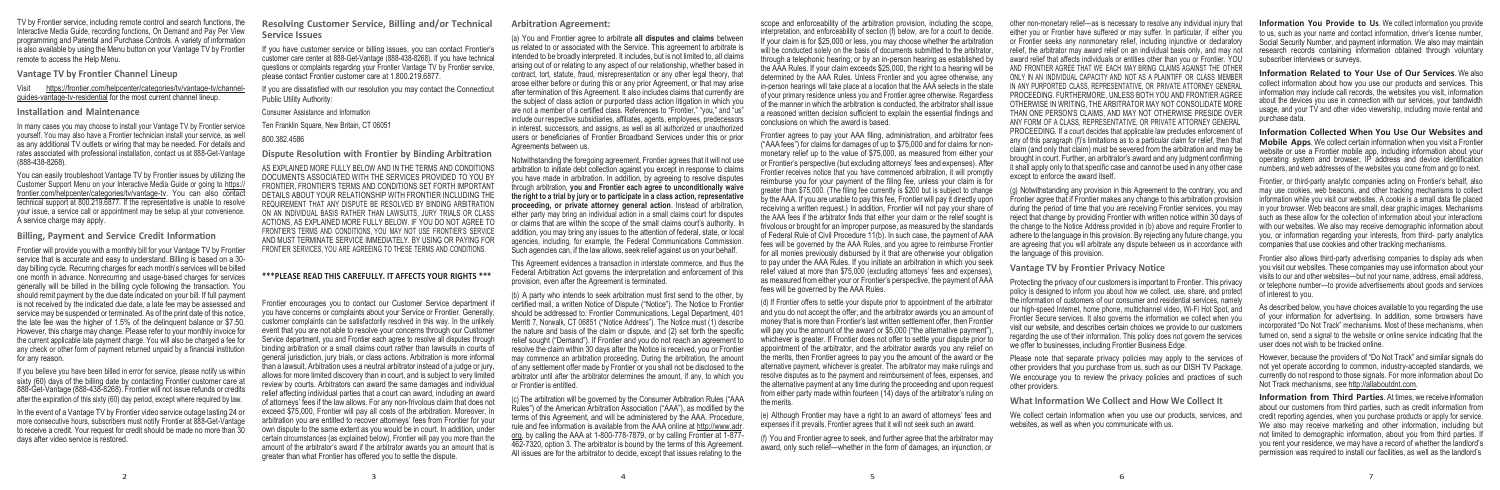

**Important information regarding Your Vantage™ TV by Frontier Terms of Service:** 

Effective October 24, 2014, Frontier Communications acquired the AT&T/Southern New England Telephone Company providing TV service to you. If you were a AT&T/Southern New England Telephone Company U‐Verse® TV customer prior to October 2014, the following U‐ Verse Terms of Service applied to you.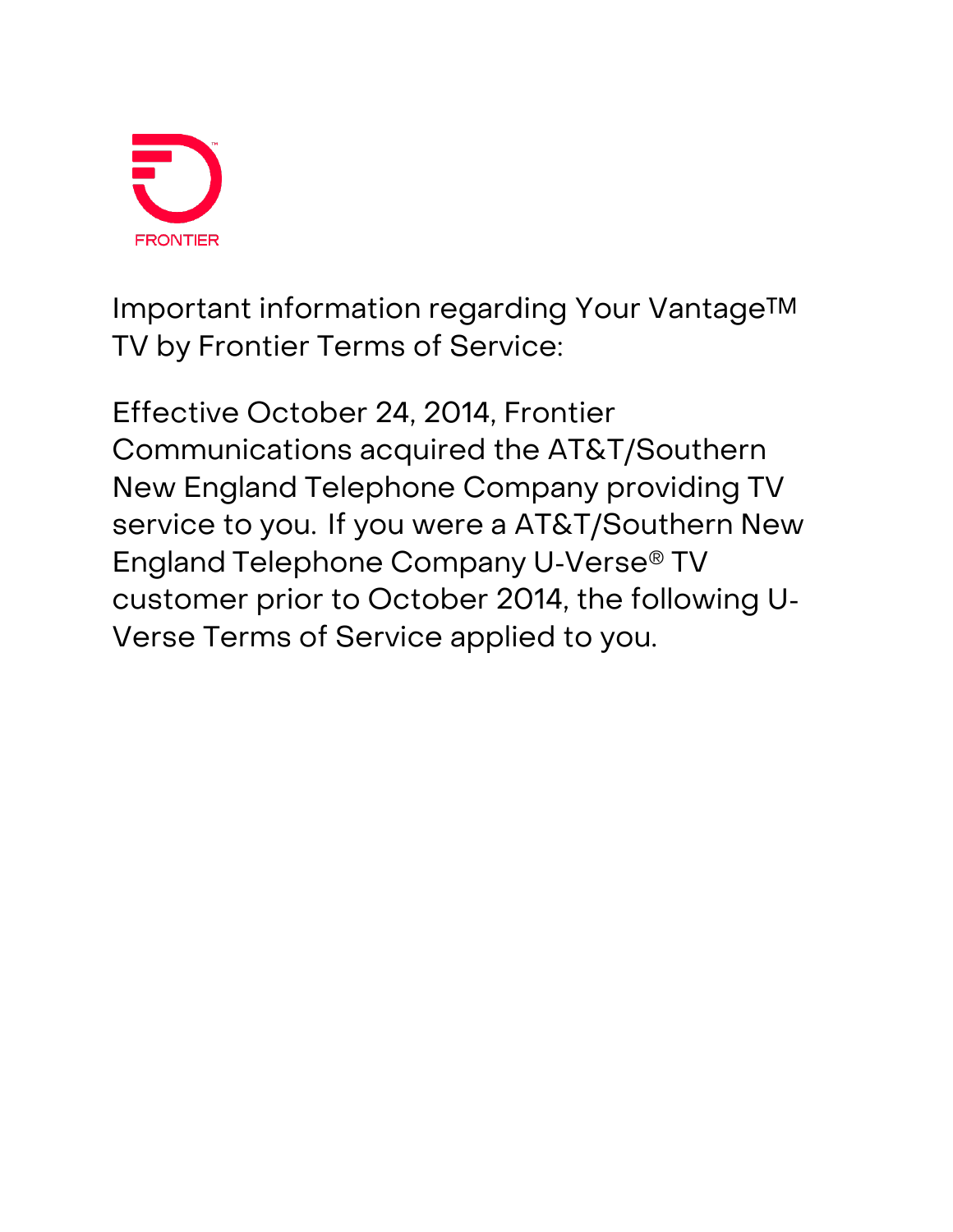# AT&TU-verse® **Annual Notification**

Connecticut

*please retain for your records*

Customer Service Standards Terms of Service AT&T U-verse® TV Standard Rates

(CTUVNotice 9/13) ©2013 AT&T Intellectual Property. All rights reserved. AT&T and the AT&T logo are trademarks of AT&T Intellectual Property. Get answers 24/7 att.com/uversesupport or talk live 800.288.2020

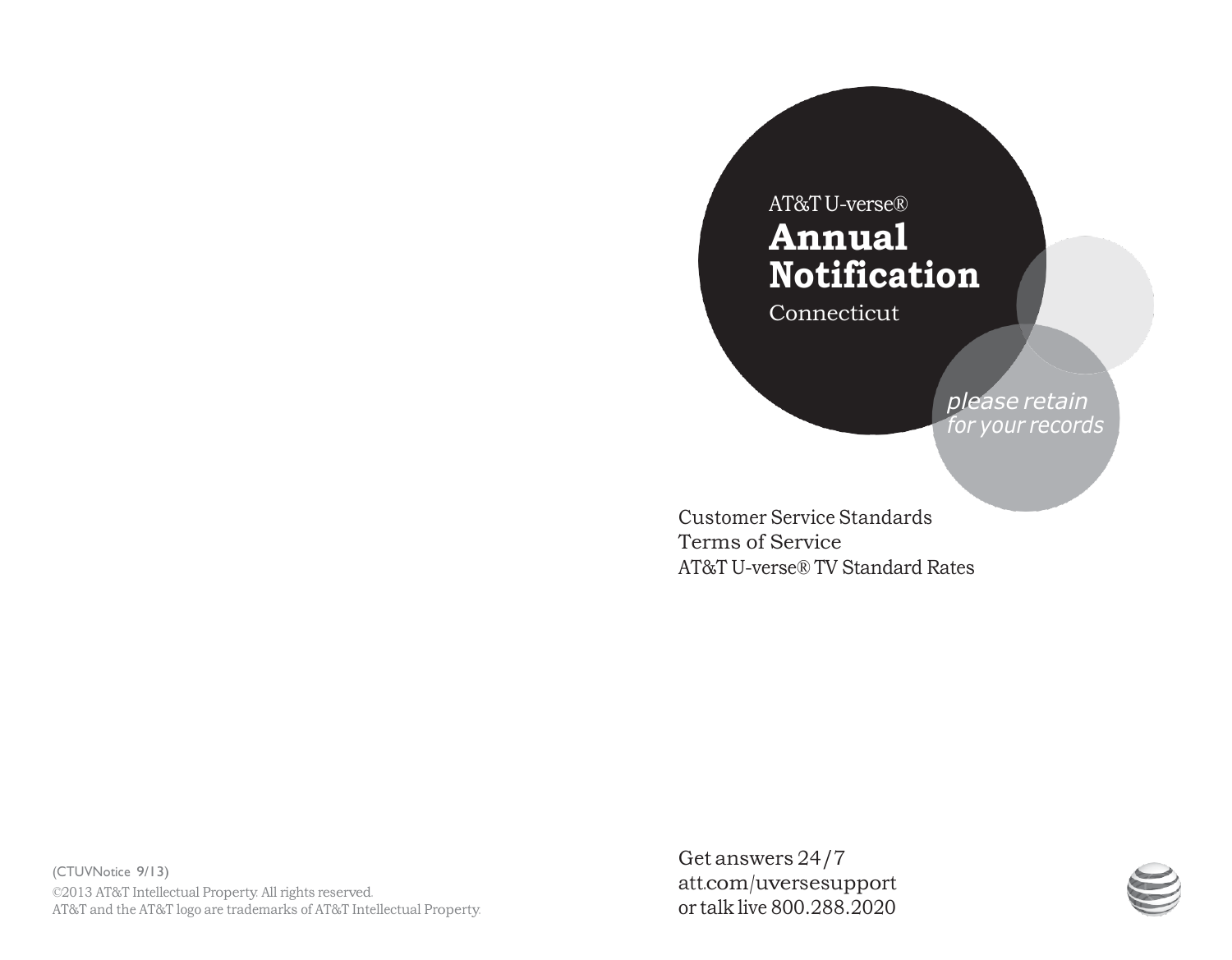September 2013

AT&T U-verse **Annual Notification** Connecticut

**Table of Contents**

# **Dear Valued AT&T U-verse® Member,**

This is your AT&T U-verse Annual Notice. Please retain for your records. We have also enclosed the TV Quick Start Guide and your Channel Card.

Thank you for being an AT&T U-verse customer!

Sincerely,

Your AT&T U-verse team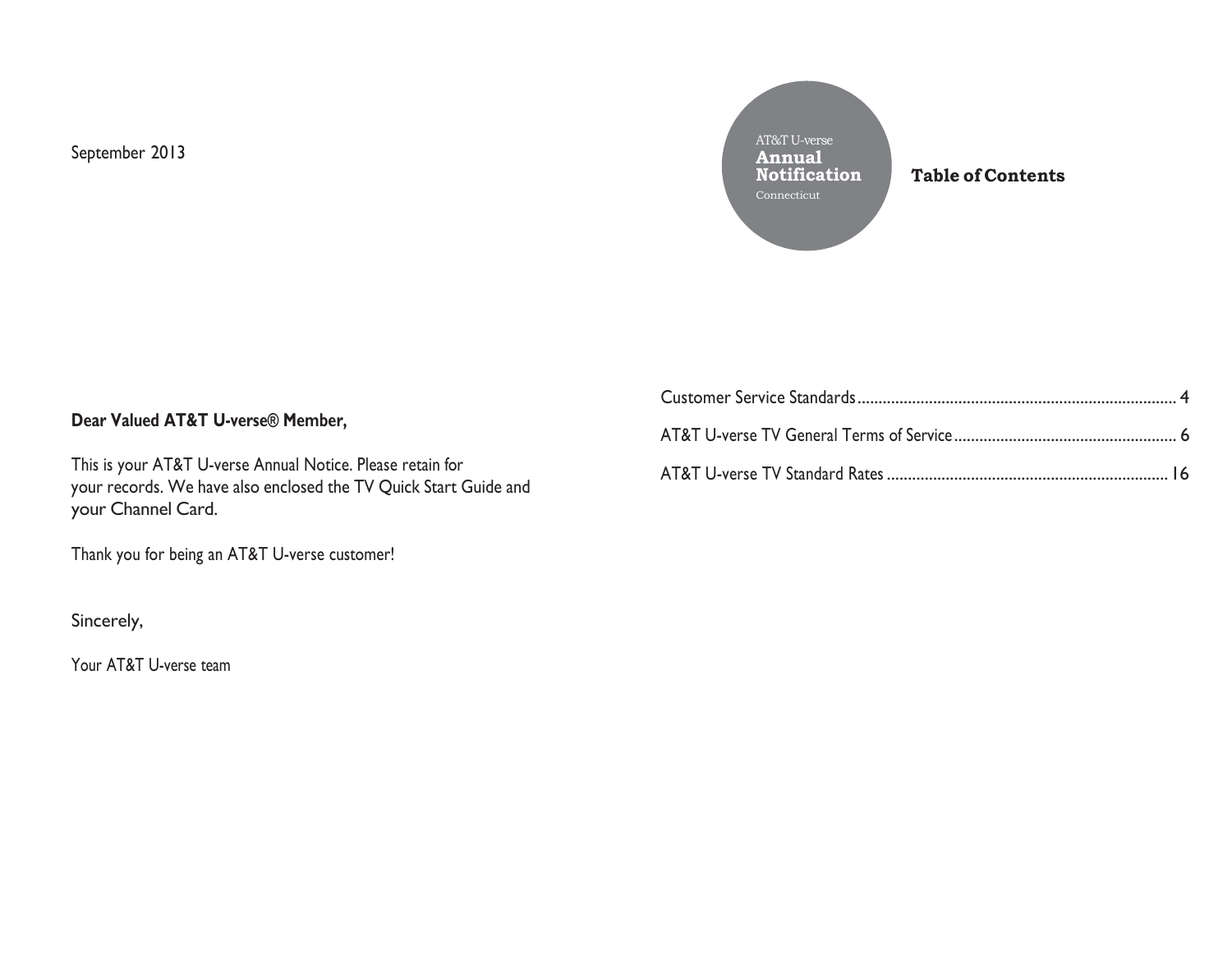#### **NOTICE TO CONNECTICUT AT&T U-VERSE® TV SERVICE CUSTOMERS CONCERNING GENERAL CUSTOMER SERVICE STANDARDS**

AT&T places the highest priority on providing you with the best customer service. We have established general AT&T U-verse TV service standards for customer care that not only meet state and federal requirements but are designed to exceed customer expectations. By law, we are required to notify you of certain information when your service first begins and annually thereafter. Listed below and included in the enclosed documents are our general customer service standards along with the required information regarding service offerings and rates, conditions of subscription, installation and service maintenance policies, instructions on how to use the service, channel positions, credit policies, billing practices, and complaint procedures.

#### **AT&T U-verse customer service is available to you at any time.**

You can find answers to your questions and report problems online a[t http://att.com/uversecentral o](http://att.com/uversecentral)r call our AT&T U-verse customer care line toll-free at 800.288.2020. Knowledgeable and qualified AT&T U-verse representatives are available as follows:

- Technical support is available twenty four (24) hours <sup>a</sup> day, seven (7) days <sup>a</sup> week toll free at 800.288.2020.
- For ordering, billing, and other inquiries, representatives are available Monday through Friday from 8:00 A.M. to 7:00 P.M. and Saturdays from 8:00 A.M. to 5:00 P.M. After these hours, your call will be answered by an automated response system.

#### **AT&T employees and representatives will carry identification.**

AT&T U-verse employees and representatives carry an identification card with their name and photograph.

#### **We will schedule service appointments with respect for your time.**

#### Appointment Hours for Installations and Service Calls

The "appointment window" alternatives for installations, service calls, and other installation activities that we provide will be, at a maximum, a four-hour time block during normal business hours; although we strive to provide you a two-hour "technician arrival window." For record keeping purposes, our technician will be late if they miss a two-hour technician arrival window by more than two hours. We may schedule service calls and other installation activities outside of normal business hours for your express convenience. We will not cancel an appointment with you after 5 p.m. on the business day before the scheduled appointment. If our representative is running late for an appointment with you and will not be able to keep the appointment as scheduled, we will try to contact you. We will reschedule the appointment, as necessary, at an available time which is convenient for you, even if the rescheduled appointment is not within normal business hours.

#### Installation Intervals

It is our installation policy to offer an installation date within seven (7) business days of when an order has been placed. Customers may also choose from available dates and times outside of the standard interval.

#### **We will provide all estimated costs for repairs or service prior to any work.**

During your order process, AT&T U-verse sales representatives will disclose applicable installation service charges and promotional pricing. If any additional service or repair work needs to be performed once your AT&T U-verse technician is on-site, he/she will state orally the estimated cost of any additional service. You must authorize the charges before service is delivered or work is performed.

#### **We will handle service repairs promptly.**

Excluding conditions beyond our control, we will begin working on AT&T U-verse TV service interruptions promptly, but no later than 24 hours after the interruption is reported by you or becomes known to us. Service interruption means the loss of picture or sound on one or more channels. We will take action to correct other service issues the next business day after being notified of the problem. Repair or replacement of equipment may delete stored content or reset personal settings or otherwise alter the functionality of your equipment.

In the event of a U-verse video service outage lasting 24 or more consecutive hours, subscribers must notify AT&T at 800.288.2020 to receive a credit. Your request for credit should be made no later than 30 days after video service is restored.

#### **We will notify you of changes in rates or deletions in programming.**

We will notify you of any changes in rates, programming services or channel positions, in compliance with federal and state requirements.

#### **We will clearly outline how deposits, bill disputes, and termination of service will be handled.** Credit Card Authorization

<span id="page-5-0"></span>We may ask you to provide us with a valid email address and credit card number from a card issuer we accept in order to activate your service. AT&T may charge or place a hold on your card for any unpaid charges related to your U-verse TV services as described in your Terms of Service.

#### Advance Payments, Deposits, Fees and Limits

We may require deposits or advance payments. Based on your creditworthiness a non-refundable fee may be required to establish service and we may establish limits and restrict services and features as we deem appropriate. If your account balance goes beyond the limit we set for you, we may immediately interrupt or suspend service until your balance is brought below the limit. Any charges you incur in excess of your limit become immediately due.

Any deposits or advance payments may be applied toward any unpaid balance on your U-verse bill, or as otherwise set forth in your Terms of Service. Interest will not be paid on deposits or advance payments unless required by law. Upon AT&T's sole determination of satisfactory payment history, or as required by law, AT&T may begin refunding deposits or advance payments through bill credits, cash payments, or as otherwise permitted by law.

#### Your Monthly Bill

AT&T will provide you with a monthly bill for your AT&T U-verse TV service that is accurate and easy to understand. (You may receive your bill online or via U.S. mail.) If you wish to receive your bill online, you must register online to establish a personal AT&T My U-verse Account (username and password required). If you wish to receive a paper bill, you must contact us at 800.288.2020.

Billing is based on a 30-day billing cycle. Recurring charges for each month's services will be billed one month in advance. Nonrecurring and usage-based charges for services generally will be billed in the billing cycle following the transaction. You should remit payment by the due date indicated on your bill. If full payment is not received by the indicated due date, a late fee may be assessed. As of the print date of this notice, the late fee was \$5.00 per month. However, this charge may change. Please refer to the top of your monthly invoice for the current charge. You will also be charged a fee for any check or other form of payment returned unpaid by a financial institution for any reason.

#### **Bill Inquiries & Disputes**

If you believe you have been billed in error for services, please notify us within sixty (60) days of the billing date by contacting AT&T customer care at 1.800.288.2020. AT&T will not issue refunds or credits after the expiration of this sixty (60) day period, except where required by law.

#### Termination of Service

Service may be terminated by calling AT&T at 800.288.2020. Upon termination you will be charged for the pro-rated number of days for which you had services in the billing cycle, and, if applicable you will receive a credit for any balance of payments for services billed in advance. A downgrade fee may apply if you make changes to your U-verse TV services within 30 days of service provisioning or later programming orders.

#### Return of Equipment

Upon termination of services, for whatever reason, you must return any equipment provided by AT&T, undamaged, within twenty one (21) calendar days. If the equipment is not returned within twenty one (21) calendar days, or is returned damaged, you will be charged for the value of the equipment. If the equipment is returned within 90 days of termination, any fees charged for the equipment will be refunded (other than fees for damages). No refunds will be made for any equipment returned more than 90 days after termination.

#### **We will provide you with assistance in resolving service issues.**

If you have questions or complaints regarding your AT&T U-verse TV service, please contact AT&T customer care at 800.288.2020 or online at [http://uverse.att.com](https://www.att.com/) on the Support page. If you are dissatisfied with our resolution, you may contact: **Connecticut Public Utilities Regulatory Authority Consumer Assistance and Information Ten Franklin Square, New Britain, CT 06051 800.382.4586**

This information is also available by contacting AT&T customer care at 800.288.2020. Further rights and remedies are outlined in the Terms of Service enclosed or available online [at http://att.com/u-verse.](https://www.att.com/)

#### **AT&T U-verse Equipment Compatibility**

AT&T U-verse TV service requires the use of an AT&T U-verse receiver for each television that you use to view AT&T U-verse TV. While AT&T U-verse TV is a feature-rich service, you may not be able to use all special features and functions of your televisions and non-AT&T U-verse recording devices.

Some of the functionality that you may not be able to use with non-AT&T U-verse equipment include features that allow you to: view a program on one channel while simultaneously recording a program on another channel; record two or more consecutive programs that appear on different channels; pre-schedule recordings; and, use advance picture generation and display features such as "Picture-in-Picture," channel review and other functions that necessitate channel selection by your television or recording device.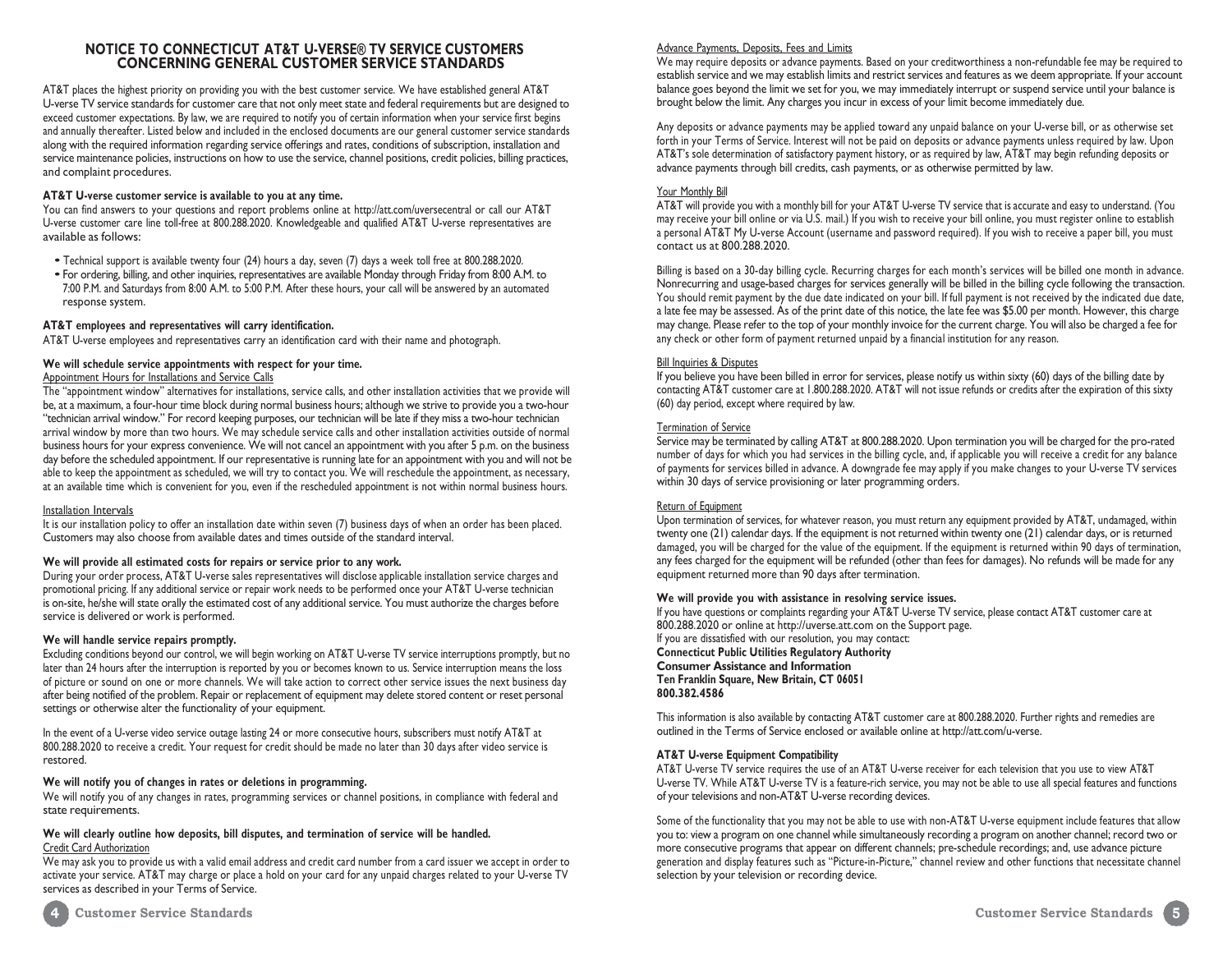A remote control device is provided with each AT&T U-verse receiver. In addition, remote control units that are compatible with AT&T U-verse receivers, such as a programmable or learnable remote control, may be obtained from other sources, such as retail outlets. For compatibility of remote controls please check with the remote control manufacturer.

#### **AT&T U-verse TV Services and Other Terms and Conditions**

A listing of AT&T U-verse TV services and prices can be found on the enclosed price sheet (AT&T U-verse TV Standard Rates). Other terms and conditions applicable to your AT&T U-verse TV service are outlined in the Terms of Service enclosed and available online [at http://att.com/u-verse. T](http://www.att.com/)o the extent these general customer service standards conflict with the AT&T U-verse TV Terms of Service, the Terms of Service will override.

## **AT&T U-VERSE® VOICE AND TV GENERAL TERMS OF SERVICE**

September 2013

#### **1. GENERAL AGREEMENT**

.

The following Terms of Service (referred to as "TOS") are between you, the customer, and one of the following AT&T companies, depending upon your service address: Southwestern Bell Telephone Company; Pacific Bell Telephone Company; Illinois Bell Telephone Company; Indiana Bell Telephone Company, Incorporated; Michigan Bell Telephone Company; Nevada Bell Telephone Company; The Ohio Bell Telephone Company; Wisconsin Bell, Inc.; The Southern New England Telephone Company; or BellSouth Telecommunications, LLC (each individually and collectively referred to as "AT&T"). The TOS constitute a legal document that details your rights and obligations as a purchaser of AT&T U-verse Voice service and/or AT&T U-verse TV service (individually and collectively referred to as "Services"). If you purchase AT&T U-verse Voice service, your TOS include the General Terms of Service set forth herein, and the attached Schedule 1. If you purchase AT&T U-verse TV service, your TOS include the General Terms of Service set forth herein and the attached Schedule 2. Your TOS also include the Acceptance Form for Terms of Service for Purchase and Use of AT&T U-verse Voice and/or AT&T U-verse TV provided to you when Services are installed. Your TOS will continue to apply to your U-verse Services when they are transferred from one location to another.

#### **PLEASE READ THIS AGREEMENT CAREFULLY TO ENSURE THAT YOU UNDERSTAND EACH PROVISION. THIS AGREEMENT REQUIRES THE USE OF ARBITRATION ON AN INDIVIDUAL BASIS TO RESOLVE DISPUTES, RATHER THAN JURY TRIALS OR CLASS ACTIONS, AND ALSO LIMITS THE REMEDIES AVAILABLE TO YOU IN THE EVENT OF A DISPUTE.**

You must accept these TOS as a condition of receiving the Services. For purposes of these TOS, "you" and "your" refer to the person purchasing the Services. "We," "our," "us," refer to AT&T.

AT&T will comply with all applicable federal, state and local laws, to the extent that such laws apply to AT&T and its obligations under the TOS. If there is any conflict between the TOS and such applicable law, such applicable law controls. These conflicts could include, but are not limited to, fees and charges for service, billing and payments, notices, and your rights and remedies.

*Legal Authority.* You must be at least 18 years of age to purchase the Services as an individual or to accept these TOS as an authorized representative for the person or entity who purchases the Services. By accepting these TOS, you confirm you are an adult of at least 18 years of age. If you are an entity, by accepting these TOS, you confirm (through your duly authorized representative) that you are a corporation, partnership, or other legal entity duly formed (and incorporated if applicable) in good standing where required to do business with all legal authority and power to accept these TOS; and you are also confirming that these TOS constitute a valid and binding obligation of yours. All use of the Services, whether or not authorized by you, shall be deemed for your use. You are responsible for ensuring that all use of the Services complies with these TOS.

By enrolling in, activating, using, or paying for the Services, you agree to the terms and conditions in these TOS, including but not limited to the prices, charges, and terms and conditions provided to you in marketing and informational materials associated with the Services and on the AT&T U-verse website, all of which are incorporated herein by reference. If you do not agree to all of the aforementioned terms and conditions, do not use the Services, and cancel the Services immediately by calling AT&T at 800.288.2020.

*Updates.* These TOS may be updated or changed from time to time. You can review the most current version of these TOS at any time at: [http://www.att.com/u-verse/att-terms-of-service.jsp.](https://www.att.com/legal/terms.attWebsiteTermsOfUse.html) If AT&T makes a change to these TOS and that change has a material impact on the Services, you will be provided notice of that change, and such notice will be provided consistent with Notice provisions of this TOS. Your continued use of the Services following such notice constitutes your acceptance of those changes.

*Special Arrangements.* Some customers may receive the Services through a special arrangement with their property owner or manager. If you have such an arrangement, these TOS shall apply to the Services, except that AT&T may not directly charge you for Services (including Equipment) provided to you as part of the special arrangement, and the Equipment return provisions may not apply to you even though Equipment remains AT&T-owned. You will be responsible for fees and charges associated with additional Service orders. You may have an additional agreement or contract with your property owner or manager that covers any applicable special arrangement. Any such additional agreement or contract is outside these TOS and AT&T is not responsible for nor bound by the terms of any agreement you may have with your property owner or manager. If the special arrangement with your property owner or manager terminates, you will continue receiving Service under standard billing terms and these TOS unless you notify AT&T.

#### **2. ACCEPTABLE USE AND PRIVACY POLICIES**

Use of the Services is subject to the **AT&T Acceptable Use Policy** (available at [http://www.corp.att.com/aup\),](https://www.att.com/legal/terms.attWebsiteTermsOfUse.html#14) which is incorporated herein by reference. Once you have purchased the Services you will have an account with AT&T ("AT&T Account"). Your AT&T Account will include information applicable to the Services including but not limited to billing information and charges related to the Services (whether recurring or one-time). If you have, or later obtain, an AT&T Access ID, you are subject to the **AT&T Access ID Terms and Conditions** (available at [http://www.att.com/accessidterms\),](http://www.att.com/accessidterms)) which are incorporated herein by reference. The **AT&T Privacy Policy**, which is incorporated herein by reference and is available online at [http://www.att.com/privacy,](http://www.att.com/privacy) addresses AT&T's use of account information and other information specific to your use of AT&T U-verse Services.

AT&T U-verse Services are provided for your non-commercial personal use only, and for your enjoyment in a private residential dwelling/office unit. You agree not to reproduce, duplicate, copy, sell, transfer, trade, resell or exploit for any commercial purposes any portion of the Services, use of the Services, or access to the Services. Further, you agree that the AT&T U-verse TV service will not be viewed in areas open to the public or in commercial establishments and that your AT&T U-verse TV service may not be rebroadcast, nor performed, nor may admission be charged for listening to or viewing AT&T U-verse TV service.

#### **3. INSTALLATION/SERVICE**

You will be responsible for payment of service charges for visits by AT&T or its subcontractors to your premises when a service request results from causes not attributable to AT&T or its subcontractors, including, but not limited to, when you are unwilling to complete troubleshooting steps requested by AT&T. You will provide AT&T and its subcontractors with reasonable access to your premises in order to install, maintain, and repair the Service and you authorize any other adult resident or guest at your residence to grant access to your premises for these purposes. You understand and agree that AT&T may drill, cut, and otherwise alter improvements on the premises (including walls, flooring, and/or other surfaces) in order to install, maintain, or repair the Service. If you do not own your premises or your unit is part of a multi-tenant environment (e.g., apartment building, condominium, private subdivision), you warrant that you have obtained permission from any necessary party, including but not limited to the owner, landlord, or building manager, to allow AT&T and its subcontractors reasonable access to install, maintain, and repair the Service and to make any alterations AT&T deems appropriate for the work to be performed.

You acknowledge that AT&T may use existing wiring, including altering the wiring and removing accessories, located within your unit ("Inside Wiring"). You warrant that you own or control the Inside Wiring, and give AT&T permission to use, alter, and remove equipment from, such wiring. Without limiting any other provisions of this TOS, you agree to indemnify AT&T from and against all claims by an owner, landlord, building manager, or other party in connection with installation, maintenance, repair, or provision of the Services.

#### **4. FEES AND CHARGES**

*Agreement to Pay.* You agree to pay all fees and charges for the Services associated with your AT&T Account, including recurring and nonrecurring charges, taxes, fees, surcharges, and assessments applicable to the Services, associated equipment, installation and maintenance, and including all usage and other charges associated with your account. In order to provide you with the Services, AT&T may pay taxes, fees, and surcharges to municipalities and other governmental entities, which AT&T may pass on to you.

Late Payment Charge and Dishonored Check or Other Instrument Fee. If the entire amount of payment due is not received by the payment due date, a late payment charge will be charged to you. AT&T may assign unpaid late balances to a collection agency for appropriate action. You will be charged a fee for any check or other instrument (including credit card charge-backs) tendered by you and returned unpaid by a financial institution for any reason.

*Unpaid Past Due Charges.* You expressly authorize, and specifically consent to allowing, AT&T and/or its outside collection agencies, outside counsel, or other agents to contact you in connection with any and all matters relating to unpaid past due charges billed by AT&T to you. You agree that, for attempts to collect unpaid past due charges, such contact may be made to any mailing address, telephone number, cellular phone number, email address, or any other electronic address that you have provided, or may in the future provide, to AT&T. All contact information you provide will be kept confidential and used only for the purposes stated above. You agree and acknowledge that any email address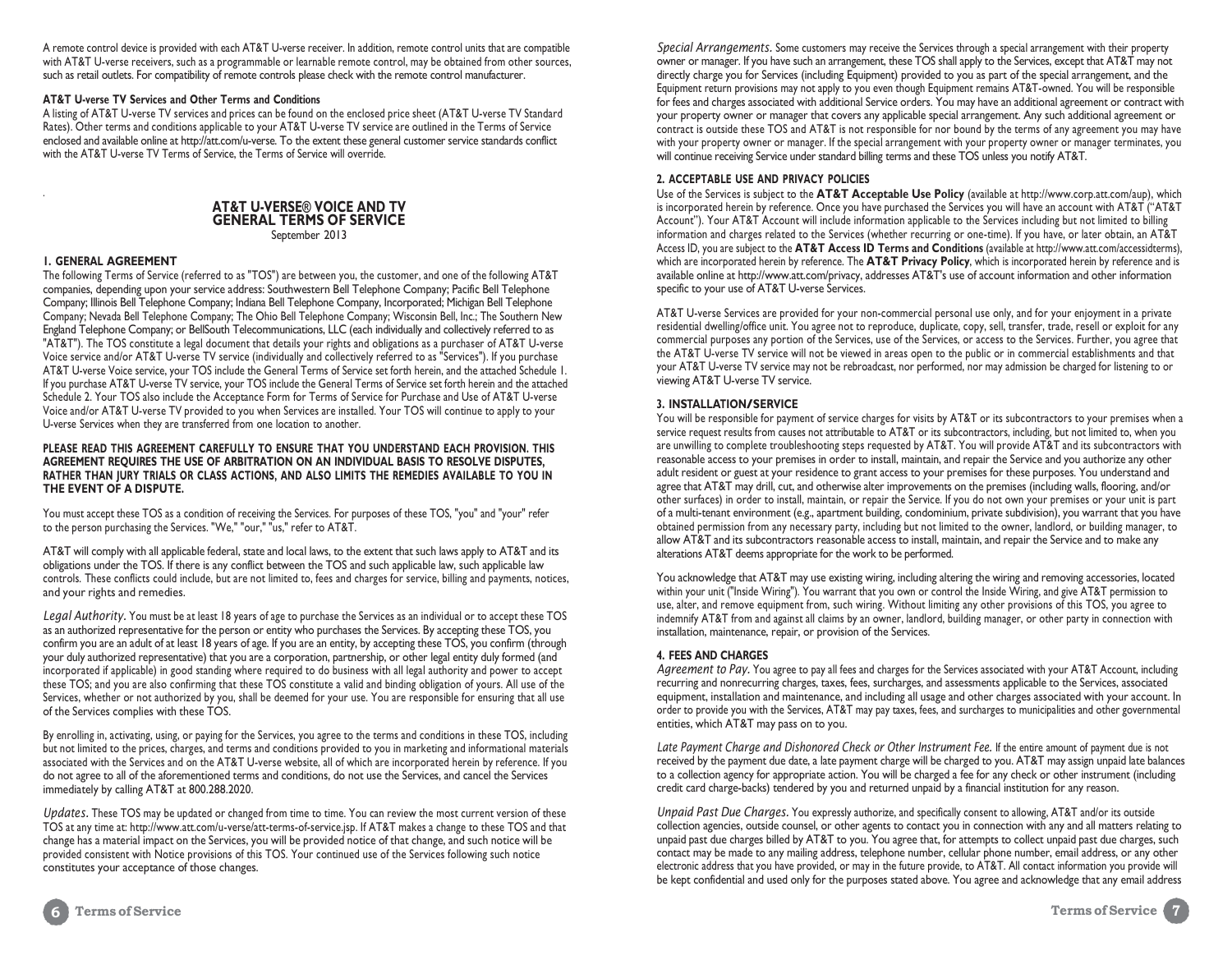or any other electronic address that you provide to AT&T is your private address and is not accessible to unauthorized third parties. For attempts to collect unpaid charges, you agree that in addition to individual persons' attempting to communicate directly with you, any type of contact described above may be made using, among other methods, pre-recorded or artificial voice messages delivered by an automatic telephone dialing system, pre-set email messages delivered by an automatic emailing system, or any other pre-set electronic messages delivered by any other automatic electronic messaging system.

*Changes to Fees & Charges.* If you signed up for Services for a specified term, you agree that if you cancel your plan before the end of the term, you will pay any applicable early termination fee. At the conclusion of your term, AT&T will automatically begin charging the applicable month-to-month fee. If you purchased the Services as part of a bundled offering with one or more other products and are receiving a discount based upon that bundled offering, your discount may cease and you may be billed the standard monthly rate for the Services if you change or disconnect one or more of the services in the applicable bundle. AT&T may, upon notice required by applicable laws, at any time change the amount of or basis for determining any fee or charge or institute new fees or charges.

#### **5. BILLING AND PAYMENTS**

*Credit Card Authorization.* You may be asked to provide us with a valid email address and a credit card number from a card issuer that we accept in order to activate your Services. You hereby authorize AT&T to charge and/or place a hold on your credit card with respect to any unpaid charges related to the Services. You authorize the issuer of the credit card to pay any amounts described herein without requiring a signed receipt, and you agree that these TOS are to be accepted as authorization to the issuer of the credit card to pay all such amounts. You authorize AT&T and/or any other company who bills products or services, or acts as billing agent for AT&T to continue to attempt to charge and/or place holds with respect to all sums described herein, or any portion thereof, to your credit card until such amounts are paid in full.

You agree to provide AT&T with updated credit card information upon AT&T's request and any time the information you previously provided is no longer valid. You are solely responsible for maintaining and updating the credit card information. Without limiting the applicability of any other provisions of this TOS, you acknowledge and agree that neither AT&T nor any AT&T affiliated company will have any liability whatsoever for any non-sufficient funds or other charges incurred by you as a result of such attempts to charge, and/or place holds on, your credit card. If you mistakenly provide a debit card number, instead of a credit card number, you authorize all charges described herein to be applied to such debit card unless and until you provide a credit card number. In the event you are enrolled, or later enroll, in an automatic payment or electronic funds transfer plan, you agree that all sums described herein may be charged, at AT&T's option, to the account number provided for such automatic payment or electronic funds transfer plan.

*Advance Payments, Deposits, Fees and Limits.* We may require you to make deposits or advance payments for Services, which we may use to satisfy your initial bill for Services, to offset against any unpaid balance on your account, or as otherwise set forth in these TOS or permitted by law. Interest will not be paid on advance payments or deposits unless required by law. We may require additional advance payments or deposits if we determine that the initial payment was inadequate. Upon determination solely by AT&T of satisfactory payment history or as required by law, AT&T may begin refunding of the deposit or advance payment through bill credits, cash payments, or as otherwise determined solely by AT&T. Based on your creditworthiness, a non-refundable fee may be required to establish service and we may require you to enroll, and remain enrolled, in an automatic payment or electronic funds transfer plan. We may establish additional limits and restrict service or features as we deem appropriate. If your account balance goes beyond the limit we set for you, we may immediately interrupt or suspend service until your balance is brought below the limit. Any charges you incur in excess of your limit become immediately due.

*Payment Cycle and Cancellation.* Billing for the Services commences when AT&T has provisioned the Services. Recurring charges for each month's Services will be billed one month in advance. Billing is based on a 30-day cycle. Non-recurring and usage-based charges for the Services generally will be billed in the billing cycle following the transaction. Your first bill for Services may include pro-rated charges for a partial monthly period prior to the beginning of your first monthly billing cycle. Upon termination you will be charged for the pro-rated number of days for which you had Services in that billing cycle and, if applicable, you will receive a credit for any balance of payments for Services billed in advance. A downgrade fee may apply if you make changes to your Service within thirty (30) days of Service provisioning or later programming orders.

*Method of Billing/Payment.* Fees and charges for the Services will be billed to your AT&T Account. You will receive an online bill for the Service, unless you specifically notify us that you want to receive a paper bill for the Services (at 800.288.2020). You must register online to establish a personal AT&T My U-verse Account and provide a billing email address. You will then be able to view and pay your bill online by logging on to your personal AT&T My U-verse Account (username and password required). You understand that you have sole responsibility for the security of your password and you are solely responsible for notifying AT&T if your password is lost or stolen. AT&T is not liable for any claims, costs, damages, or expenses arising from a lost, misplaced, or stolen password. If you forgot your password or want to change your password for any reason, you may request to reset your password online. It is your responsibility to notify

#### AT&T immediately if your contact information changes.

*Bill Inquiries and Refunds.* If you believe you have been billed in error for the Services, please notify us within 60 days of the billing date by contacting Customer Service (800.288.2020). AT&T will not issue refunds or credits after the expiration of this 60-day period, except where required by law or regulation.

*Promotions and Contingent Benefits.* You may receive or be eligible for certain discounts, features, promotions, and other benefits associated with your purchase of the Services as offered to you in marketing and informational materials, on the AT&T U-verse website, or in other materials ("Benefits"). Any and all such Benefits are provided to you so long as you continue to meet qualification requirements; provided, however, such Benefits may be modified or terminated at any time as set forth in these TOS or if you change your Services after installation. Unless otherwise set forth in Benefits materials, standard monthly rates will be charged at the conclusion of the Benefits period or when you no longer qualify for the Benefits.

#### **6. EQUIPMENT**

Equipment may be new or fully inspected and tested. Depending on your service address, your Services will include one of the following Equipment configurations:

a. A Residential/Wireless Gateway ("RG" or "WG") located inside your premises, and certain service-specific equipment set forth in Schedule 1 and/or Schedule 2 that is required for the Services to function (the RG and service-specific equipment herein collectively referred to as "Equipment"). If you do not purchase the Equipment from AT&T, you agree to rent the Equipment as part of your purchase of the Services for the duration of your receipt of the Services. Rental fees may be included in your monthly charge for the Services or be charged separately (different taxes and surcharges may apply to the rental fees, Service fees, and/or the rental fee portion of the Service fees). Rental/purchase options depend on the AT&T U-verse Services you order and installation options you choose. The Equipment requires electrical power from your premises to operate, which you are responsible for providing.

b. If you have an RG inside your premises, you may also have an Optical Network Terminal ("ONT"), which is a box typically located on the side of your house or in your garage, where AT&T's fiber network terminates. The ONT also requires electrical power from your home to operate, which you are responsible for providing. AT&T installs an initial power supply box for the ONT when the first resident at a premises orders AT&T services. The ONT power supply box converts the AC power in your home to the DC power required by the ONT. c. If you do not have an RG located inside your premises, your service is provided by an Intelligent Network Interface Device ("iNID") and certain service specific equipment set forth in Schedule 1 and/or Schedule 2 that is required for the Services to function (the iNID and certain service-specific equipment therein collectively referred to as "Equipment"). If you do not purchase the Equipment from AT&T, you agree to rent the Equipment as part of your purchase of the Services for the duration of your receipt of the Services. Rental fees may be included in your monthly charge for the Services or be charged separately. Rental/purchase options depend on the AT&T U-verse Services you order and the installation options you choose. The iNID includes three components: (1) a unit typically located on the outside of your premises or in your garage where the AT&T network terminates (the outside unit); (2) a home networking hub, which provides wireless networking capability and is located inside your premises, (the inside unit); and, (3) a power supply unit, typically located in a sheltered area either inside your premises or in an attached structure. You are responsible for providing the electrical power for the iNID.

*Backup Battery for RG.* AT&T provides an initial RG battery backup unit, with an initial backup battery, for purchasers of AT&T U-verse Voice service. See Schedule 1, section IV, for more information on Power Outages and Backup Batteries.

*Backup Battery for ONT.* If there is an ONT at your premises and you are the first resident at the premises to order AT&T services, AT&T provides the initial backup battery for the ONT power supply box to you at no additional charge when your first AT&T service is installed. If a prior resident of the premises was the first resident to order AT&T services, you are responsible for determining whether a replacement battery for the existing ONT power supply box is needed and, if one is needed, for purchasing it. You hereby agree to be solely responsible for determining when the backup battery requires replacement and for replacing and recycling used batteries. You agree to read and follow all manufacturer or vendor directions for the replacement and recycling of backup batteries.

*Backup Battery for iNID.* If there is an iNID at your premises, AT&T provides an initial backup battery for purchasers of AT&T U-verse Voice service. See Schedule 1, section IV, for more information on Power Outages and Backup Batteries.

AT&T reserves the right to manage the Equipment during the time you are an AT&T U-verse customer and retains exclusive rights to data generated by the Equipment. Neither you nor a third party may change, interfere with, or block access to the Equipment data or settings. AT&T will repair or replace damaged Equipment as AT&T deems necessary. You understand that repair or replacement of the Equipment may delete stored content, reset personal settings, or otherwise alter the Equipment. If the Equipment was damaged due to your intentional acts, negligence, or use inconsistent with the TOS as determined by AT&T, you will be responsible for the price of repair or replacement. Any tampering with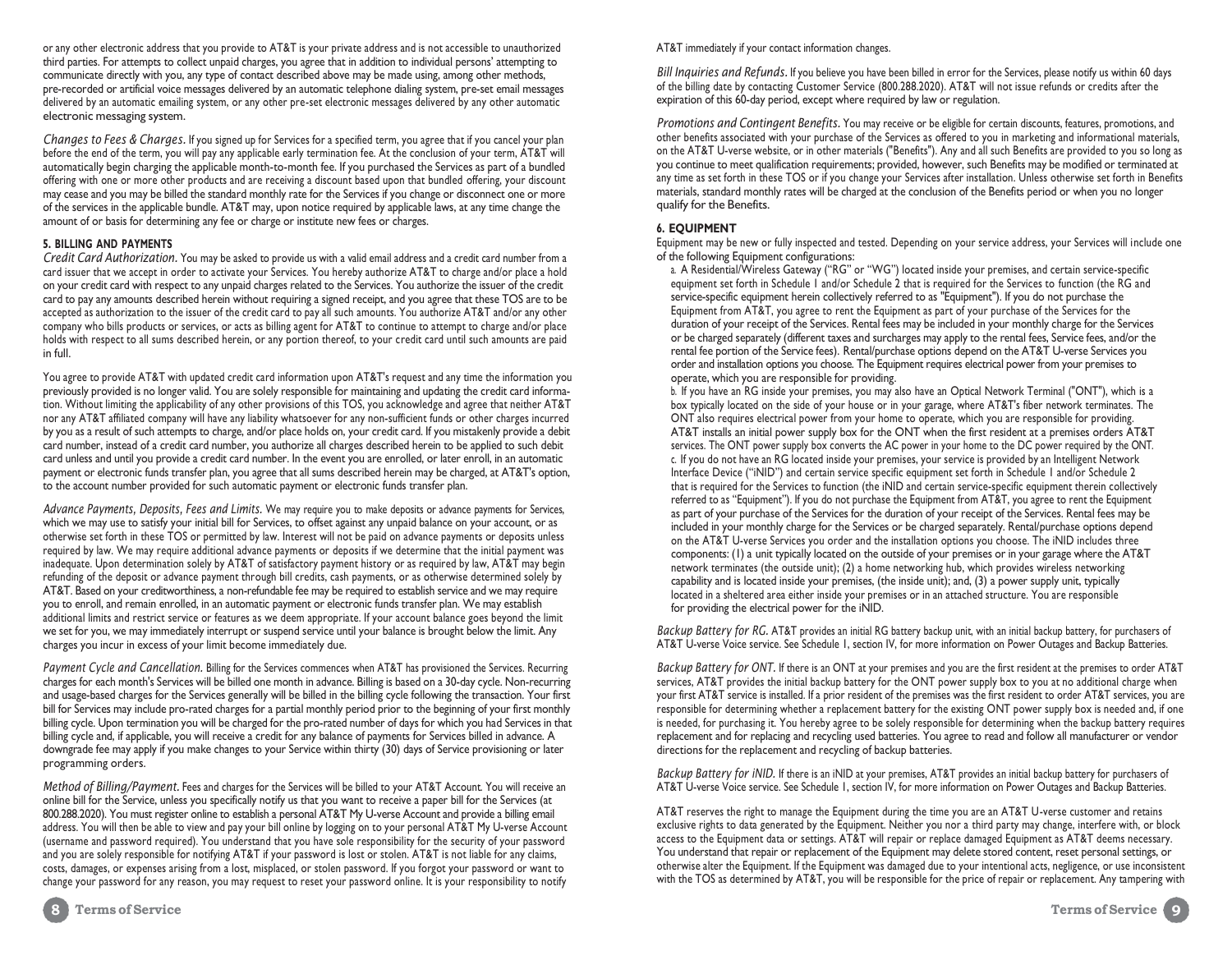the Equipment, including, for example, opening and attempting to modify the Equipment, or attempting to connect the Equipment to other hardware, will be treated as damage due to your intentional acts or negligence. You agree that you will use the Equipment only for its intended residential use, and not for any other purpose (such as on another AT&T network, or on another provider's (non-AT&T) network). You agree to use appropriate and reasonable care in using any and all Equipment.

*Return of Equipment.* Upon termination of the Services, for whatever reason, you must return the Equipment, undamaged, within 21 calendar days to AT&T. If the Equipment is not returned within 21 calendar days, or is returned damaged, you will be charged for the value of the Equipment. We may retain any advance payment or deposit, or portion thereof that previously had not been refunded, if you fail to return the Equipment within this time period. If the Equipment is returned within 90 days of termination, any fees charged for the Equipment will be refunded (other than fees for damages). No refunds will be made for any Equipment returned more than 90 days after termination.

AT&T will not provide support for, or be responsible for, ongoing maintenance or management of, customer-owned equipment, including the initial battery backup units provided to AT&T U-verse customers.

#### **7. INDEMNITY**

You agree to indemnify and hold AT&T and its subsidiaries, affiliates, directors, officers, agents, and employees harmless from any claim, demand, action, citation, or legal proceeding, including, but not limited to, those arising out of or resulting from the death or bodily injury of any person, or the damage, loss, or destruction of any real or tangible personal property, or for reasonable attorneys' fees (except as provided in paragraph 11(e) below), made by any party against AT&T, its subsidiaries, affiliates, directors, officers, agents, and employees arising out of or related to your use of or inability to use the Services, your connection to the Services, the provisioning or alleged failure to provision the Services, a violation of any provision of this TOS, or your violation of any rights of another.

#### **8. INTERRUPTIONS, LIMITATIONS, AND MODIFICATIONS TO SERVICE**

Service may be temporarily interrupted or otherwise limited for a variety of reasons; some beyond the control of AT&T. AT&T reserves the right to refuse credit allowances for interruptions of Service. AT&T also reserves the right to modify or discontinue, temporarily or permanently, at any time and from time to time, the Services (or any function or feature of the Services or any part thereof) without liability. You acknowledge that AT&T may establish general practices and limits concerning use of the Services, including without limitation, the limits set forth in the attached Schedule 1 and Schedule 2.

*IP Network Interruptions.* You acknowledge and understand that the Services will not function in the event of an IP network interruption.

#### **9. ACCOUNT SECURITY**

Customer Duty. You agree to keep confidential all passwords, user IDs, IP addresses, and other account identifiers and are solely responsible for any liability or damages resulting from your failure to maintain that confidentiality. You are solely and fully responsible and liable for all activities that occur under your AT&T Account, password, user ID, or IP address. You agree to: (a) immediately notify AT&T if you suspect any breach of security such as loss, theft, public use (unrestricted, open, communal or shared use by third parties unrelated and/or not affiliated with the Customer either for profit or not for profit) or unauthorized disclosure or use of your AT&T Account, password, user ID, or any credit or charge card number provided to AT&T by calling 800.288.2020; (b) ensure you exit from your account as applicable at the end of each session; and (c) periodically change your password.

*Account Access.* You authorize AT&T to provide information about and to make changes to your AT&T Account, including adding new service, upon the direction of any person able to provide information we deem sufficient to identify you.

*Assumption of Risk.* There is a risk that other users may attempt to access your Services, such as through the Internet or connected networks. You acknowledge this risk as inherent to the shared nature of the Services and you agree to take full responsibility for taking adequate security precautions and safeguarding your data.

*Theft of AT&T Equipment or Service.* You agree to notify AT&T immediately, in writing or by calling the AT&T customer support line, if the Equipment is stolen or if you become aware at any time that Services are being stolen or fraudulently used. When you call or write, you must provide your AT&T Account number and a detailed description of the circumstances of the Equipment theft, including documentation of theft (e.g., a copy of a police report) or stolen or fraudulent use of the Services. You will be responsible for all charges incurred on your AT&T Account until you report the theft or fraudulent use of the Services. You will be responsible for stolen Equipment, however, AT&T may in its sole discretion waive or reduce charges for stolen Equipment upon submission of documentation of theft or other circumstances. Failure to provide notice to AT&T of theft in a timely manner may result in the termination of your Services and additional charges to you. Unless notified otherwise by AT&T, after you report the theft or fraudulent use of the Services, you will remain responsible for paying your monthly fees for Services not stolen or fraudulently used.

### **10. SUSPENSION AND TERMINATION**

*Suspension/Termination by AT&T.* Your Services may be suspended or terminated if your payment is past due. AT&T may also suspend or terminate your Services if it is determined that there is previously unpaid, undisputed, and outstanding debt for U-verse service. Such suspension or termination may continue until satisfactory arrangements have been made for the payment of all past unpaid charges. While your Services are suspended you will not receive automatic credit balances (if any are due) and billing will continue for your monthly charges, and any applicable promotional offers may be discontinued and revoked as determined solely by AT&T. You will be charged a fee to restore your Service from suspension. In addition, AT&T may immediately terminate all or a portion of your Service or suspend Service, without notice, for conduct that AT&T believes (a) is illegal, fraudulent, harassing, abusive, or intended to intimidate or threaten; (b) constitutes a violation of any law, regulation, or tariff (including, without limitation, copyright and intellectual property laws); or (c) is a violation of these TOS, or any applicable policies or guidelines (including the Acceptable Use Policy), and AT&T may refer such use to law enforcement authorities without notice to you. Termination or suspension by AT&T of the Services also constitutes termination or suspension (as applicable) of your license to use any Software, if applicable.

*Contacts to Terminate Service.* You may terminate the Services at any time by calling 800.288.2020. You must pay service fees and other charges incurred through the termination date, including any early termination fees that apply. If you rent your Equipment, you may also be charged the value of any Equipment that is not returned in accordance with Section 6.

#### **11. DISPUTE RESOLUTION WITH AT&T BY BINDING ARBITRATION PLEASE READ THIS CAREFULLY. IT AFFECTS YOUR RIGHTS.**

Most customer concerns can be resolved quickly and to the customer's satisfaction by calling AT&T at 800.288.2020. **In the unlikely event that AT&T's customer service department is unable to resolve a complaint you may** have to your satisfaction (or if AT&T has not been able to resolve a dispute it has with you after attempting **to do so informally), we each agree to resolve those disputes through binding arbitration or small claims court instead of in courts of general jurisdiction.** Arbitration is more informal than a lawsuit in court. Arbitration uses a neutral arbitrator instead of a judge or jury, allows for more limited discovery than in court, and is subject to very limited review by courts. Arbitrators can award the same damages and relief that a court can award. Any arbitration under this Agreement will take place on an individual basis; class arbitrations and class actions are not permitted. For any nonfrivolous claim that does not exceed \$75,000, AT&T will pay all costs of the arbitration. Moreover, in arbitration you are entitled to recover attorneys' fees from AT&T to at least the same extent as you would be in court.

In addition, under certain circumstances (as explained below), AT&T will pay you more than the amount of the arbitrator's award and will pay your attorney (if any) twice his or her reasonable attorneys' fees if the arbitrator awards you an amount that is greater than what AT&T has offered you to settle the dispute.

#### **Arbitration Agreement:**

a. AT&T and you agree to arbitrate all disputes and claims between us. This agreement to arbitrate is intended to be broadly interpreted. It includes, but is not limited to:

- claims arising out of or relating to any aspect of the relationship between us, whether based in contract, tort, statute, fraud, misrepresentation or any other legal theory;
- claims that arose before this or any prior Agreement (including, but not limited to, claims relating to advertising);
- claims that are currently the subject of purported class action litigation in which you are not a member of a certified class; and
- claims that may arise after the termination of this Agreement.

References to "AT&T", "you," and "us" include our respective subsidiaries, affiliates, agents, employees, predecessors in interest, successors, and assigns, as well as all authorized or unauthorized users or beneficiaries of Services under this or prior Agreements between us. Notwithstanding the foregoing, either party may bring an individual action in small claims court. This arbitration agreement does not preclude you from bringing issues to the attention of federal, state, or local agencies. Such agencies can, if the law allows, seek relief against us on your behalf. YOU AGREE THAT, BY ENTERING INTO THIS AGREEMENT, YOU AND AT&T ARE EACH WAIVING THE RIGHT TO A TRIAL BY JURY OR TO PARTICIPATE IN A CLASS ACTION. This Agreement evidences a transaction in interstate commerce, and thus the Federal Arbitration Act governs the interpretation and enforcement of this provision. This arbitration provision shall survive termination of this Agreement.

b. A party who intends to seek arbitration must first send to the other, by certified mail, a written Notice of Dispute ("Notice"). The Notice to AT&T should be addressed to: Office for Dispute Resolution, AT&T, 1025 Lenox Park Blvd., Atlanta, GA 30319 ("Notice Address"). The Notice must (1) describe the nature and basis of the claim or dispute; and (2) set forth the specific relief sought ("Demand"). If AT&T and you do not reach an agreement to resolve the claim within 30 days after the Notice is received, you or AT&T may commence an arbitration proceeding. During the arbitration, the amount of any settlement offer made by AT&T or you shall not be disclosed to the arbitrator until after the arbitrator determines the amount, if any, to which you or **Terms of Service** AT&T is entitled. **10 Terms of Service 11**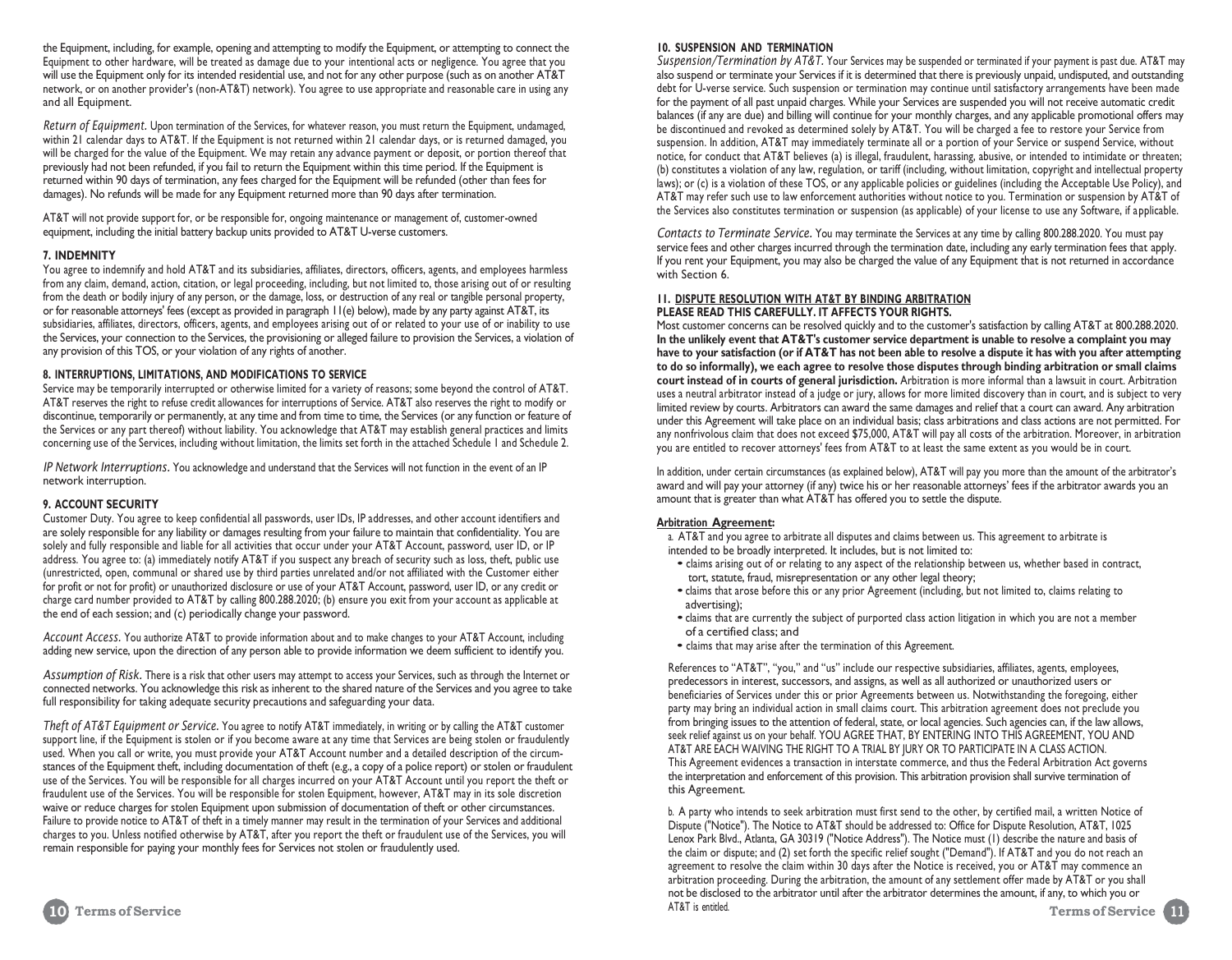#### **You may download or copy a form Notice and a form to initiate arbitration from here: [www.att.com/arbitration-forms.](http://www.att.com/arbitration-forms)**

c. After AT&T receives notice at the Notice Address that you have commenced arbitration, it will promptly reimburse you for your payment of the filing fee, unless your claim is for greater than \$75,000. (The filing fee currently is \$200 but is subject to change by the arbitration provider. If you are unable to pay this fee, AT&T will pay it directly upon receiving a written request at the Notice Address.) The arbitration will be governed by the Commercial Arbitration Rules and the Supplementary Procedures for Consumer Related Disputes (collectively, "AAA Rules") of the American Arbitration Association ("AAA"), as modified by this Agreement, and will be administered by the AAA. The AAA Rules are available online at [http://www.adr.org,](http://www.adr.org/) by calling the AAA at 800.778.7879, or by writing to the Notice Address. (You may obtain information that is designed for non-lawyers about the arbitration process at att.com/arbitration-information.) The arbitrator is bound by the terms of this agreement. All issues are for the arbitrator to decide, except that issues relating to the scope and enforceability of the arbitration provision are for the court to decide. Unless AT&T and you agree otherwise, any arbitration hearings will take place in the county (or parish) of your billing address. If your claim is for \$10,000 or less, we agree that you may choose whether the arbitration will be conducted solely on the basis of documents submitted to the arbitrator, through a telephonic hearing, or by an in-person hearing as established by the AAA Rules. If your claim exceeds \$10,000, the right to a hearing will be determined by the AAA Rules. Regardless of the manner in which the arbitration is conducted, the arbitrator shall issue a reasoned written decision sufficient to explain the essential findings and conclusions on which the award is based. Except as otherwise provided for herein, AT&T will pay all AAA filing, administration and arbitrator fees for any arbitration initiated in accordance with the notice requirements above. If, however, the arbitrator finds that either the substance of your claim or the relief sought in the Demand is frivolous or brought for an improper purpose (as measured by the standards set forth in Federal Rule of Civil Procedure 11(b)), then the payment of all such fees will be governed by the AAA Rules. In such case, you agree to reimburse AT&T for all monies previously disbursed by it that are otherwise your obligation to pay under the AAA Rules. In addition, if you initiate an arbitration in which you seek more than \$75,000 in damages, the payment of these fees will be governed by the AAA rules.

d. If, after finding in your favor in any respect on the merits of your claim, the arbitrator issues you an award that is greater than the value of AT&T's last written settlement offer made before an arbitrator was selected, then AT&T will:

- pay you the amount of the award or \$10,000 ("the alternative payment"), whichever is greater; and
- pay your attorney, if any, twice the amount of attorneys' fees, and reimburse any expenses (including expert witness fees and costs) that your attorney reasonably accrues for investigating, preparing, and pursuing your claim in arbitration ("the attorney premium").

If AT&T did not make a written offer to settle the dispute before an arbitrator was selected, you and your attorney will be entitled to receive the alternative payment and the attorney premium, respectively, if the arbitrator awards you any relief on the merits. The arbitrator may make rulings and resolve disputes as to the payment and reimbursement of fees, expenses, and the alternative payment and the attorney premium at any time during the proceeding and upon request from either party made within fourteen (14) days of the arbitrator's ruling on the merits.

e. The right to attorneys' fees and expenses discussed in paragraph (d) supplements any right to attorneys' fees and expenses you may have under applicable law. Thus, if you would be entitled to a larger amount under the applicable law, this provision does not preclude the arbitrator from awarding you that amount. However, you may not recover duplicative awards of attorneys' fees or costs. Although under some laws AT&T may have a right to an award of attorneys' fees and expenses if it prevails in an arbitration, AT&T agrees that it will not seek such an award.

f. The arbitrator may award declaratory or injunctive relief only in favor of the individual party seeking relief and only to the extent necessary to provide relief warranted by that party's individual claim. YOU AND AT&T AGREE THAT EACH MAY BRING CLAIMS AGAINST THE OTHER ONLY IN YOUR OR ITS INDIVIDUAL CAPACITY, AND NOT AS A PLAINTIFF OR CLASS MEMBER IN ANY PURPORTED CLASS OR REPRESENTATIVE PROCEEDING. Further, unless both you and AT&T agree otherwise, the arbitrator may not consolidate more than one person's claims, and may not otherwise preside over any form of a representative or class proceeding. If this specific provision is found to be unenforceable, then the entirety of this arbitration provision shall be null and void.

g. Notwithstanding any provision in this Agreement to the contrary, we agree that if AT&T makes any future change to this arbitration provision (other than a change to the Notice Address) during the period of time that you are receiving Services, you may reject any such change by sending us written notice within 30 days of the change to the Arbitration Notice Address provided above. By rejecting any future change, you are agreeing that you will arbitrate any dispute between us in accordance with the language of this provision.

#### **12. SOFTWARE**

The Services use and include certain software and/or firmware (the "Software"). Some Software resides on the Equipment.

*End User License Agreement.* If you downloaded or installed Software, your use of that Software is subject to the End User License Agreement that accompanied that Software. With regard to any Software (including Software upgrades, changes, or supplements) which is not accompanied by an End User License Agreement, AT&T, or its applicable third party licensors, grants you a limited, personal, nontransferable, and nonexclusive right and license to use the object code of its Software on the Equipment; provided that you do not (and do not allow any third party to) copy, modify, create a derivative work of, reverse engineer, reverse assemble, or otherwise attempt to discover any source code or structure, sequence and organization of, sell, assign, sublicense, distribute, rent, lease, grant a security interest in, or otherwise transfer any right in the Software. You acknowledge that this license is not a sale of intellectual property and that AT&T or its third-party licensors, providers, or suppliers continue to own all right, title, and interest to the Software and related documentation. The Software is protected by the copyright laws of the United States and international copyright treaties.

*Export Limits.* You shall comply with all export laws and restrictions and regulations of the Department of Commerce, the United States Department of Treasury Office of Foreign Assets Control ("OFAC"), or other United States or foreign agency or authority, and shall not export, or allow the export or re-export of the Software in violation of any such restrictions, laws or regulations. By downloading or using the Software, you agree to the foregoing and represent and warrant that you are not located in, under the control of, or a national or resident of any restricted country or on any such list.

*Restricted Rights.* The Software is provided with RESTRICTED RIGHTS. Use, duplication, or disclosure by the Government is subject to restrictions as set forth in subparagraphs (a) through (d) of the Commercial Computer Restricted Rights clause at 48 CFR 52.227-19 when applicable, or in subparagraph (c)(1)(ii) of The Rights in Technical Data and Computer Software clause of DFARS 252.227-7013 and in similar clauses in the NASA FAR Supplement.

*Non-AT&T Software, Services or Applications.* Your use of the Services may also include access to and use of software, services and/or applications which interact with the Services and which are provided by non-AT&T third parties, and, when applicable, those third-parties terms and conditions apply to your access to and use of such non-AT&T software, services and/or applications. AT&T is not liable to you for any loss or injury arising out of or caused, in whole or in part, by your use of any such software, services, and/or applications accessed through, or in conjunction with, the Service.

NOTICE ABOUT AUTOMATIC SOFTWARE UPGRADES. AT&T, or its applicable third-party licensors may provide Software upgrades, updates, or supplements (such as, but not limited to, adding or removing features or updating security components). You understand and agree that AT&T, or the applicable third-party licensor, have the unrestricted right, but not the obligation, to upgrade, update, or supplement the Software on the Equipment at any time. Although unlikely, Software upgrades, updates, or supplements could reset your Equipment and erase saved preferences and stored content.

#### **13. DISCLAIMER OF WARRANTIES**

YOU EXPRESSLY UNDERSTAND AND AGREE THAT:

- 1. YOUR USE OF THE SERVICES IS AT YOUR SOLE RISK. THE SERVICES ARE PROVIDED ON AN "AS IS" AND "AS AVAILABLE" BASIS. AT&T EXPRESSLY DISCLAIMS ALL WARRANTIES OF ANY KIND, WHETHER EXPRESS OR IMPLIED, INCLUDING BUT NOT LIMITED TO THE IMPLIED WARRANTIES OF MERCHANTABILITY, FITNESS FOR A PARTICULAR PURPOSE AND NONINFRINGEMENT.
- 2. AT&T MAKES NO WARRANTY THAT (i) THE SERVICES WILL MEET YOUR REQUIREMENTS, (ii) THE SERVICES WILL BE UNINTERRUPTED, TIMELY, SECURE, OR ERROR-FREE, (iii) THE RESULTS THAT MAY BE OBTAINED FROM THE USE OF THE SERVICES WILL BE ACCURATE OR RELIABLE, (iv) THE QUALITY OF ANY PRODUCTS, SERVICES, INFORMATION, OR OTHER MATERIAL PURCHASED OR OBTAINED BY YOU THROUGH THE SERVICES WILL MEET YOUR EXPECTATIONS, OR (v) THE SERVICES WILL NOT CONFLICT OR INTERFERE WITH OTHER SERVICES FROM AT&T OR THIRD PARTIES THAT YOU RECEIVE AT YOUR PREMISES.
- 3. NO ADVICE OR INFORMATION, WHETHER ORAL OR WRITTEN, OBTAINED BY YOU FROM AT&T OR THROUGH OR FROM THE SERVICES WILL CREATE ANY WARRANTY NOT EXPRESSLY STATED IN THESE TOS.

#### **14. LIMITATION OF LIABILITY**

YOU EXPRESSLY UNDERSTAND AND AGREE THAT, UNLESS PROHIBITED BY LAW, AT&T SHALL NOT BE LIABLE TO YOU FOR ANY INDIRECT, INCIDENTAL, SPECIAL, CONSEQUENTIAL, PUNITIVE OR EXEMPLARY DAMAGES, INCLUDING, BUT NOT LIMITED TO, DAMAGES FOR PERSONAL INJURY, PROPERTY DAMAGE, LOSS OF REVENUE OR PROFITS, BUSINESS OR GOODWILL, USE, DATA, OR OTHER INTANGIBLE LOSSES (EVEN IF AT&T HAS BEEN ADVISED OF THE POSSIBILITY OF SUCH DAMAGES), RESULTING FROM: (a) USE OF THE SERVICES (WHICH INCLUDES EQUIPMENT, SOFTWARE, AND INSIDE OR OUTSIDE WIRING), (b) THE PERFORMANCE OR NONPERFORMANCE OF THE SERVICES, (c) THE INSTALLATION, MAINTE-NANCE, REMOVAL, OR TECHNICAL SUPPORT OF THE SERVICES, EVEN IF SUCH DAMAGE RESULTS FROM THE NEGLIGENCE

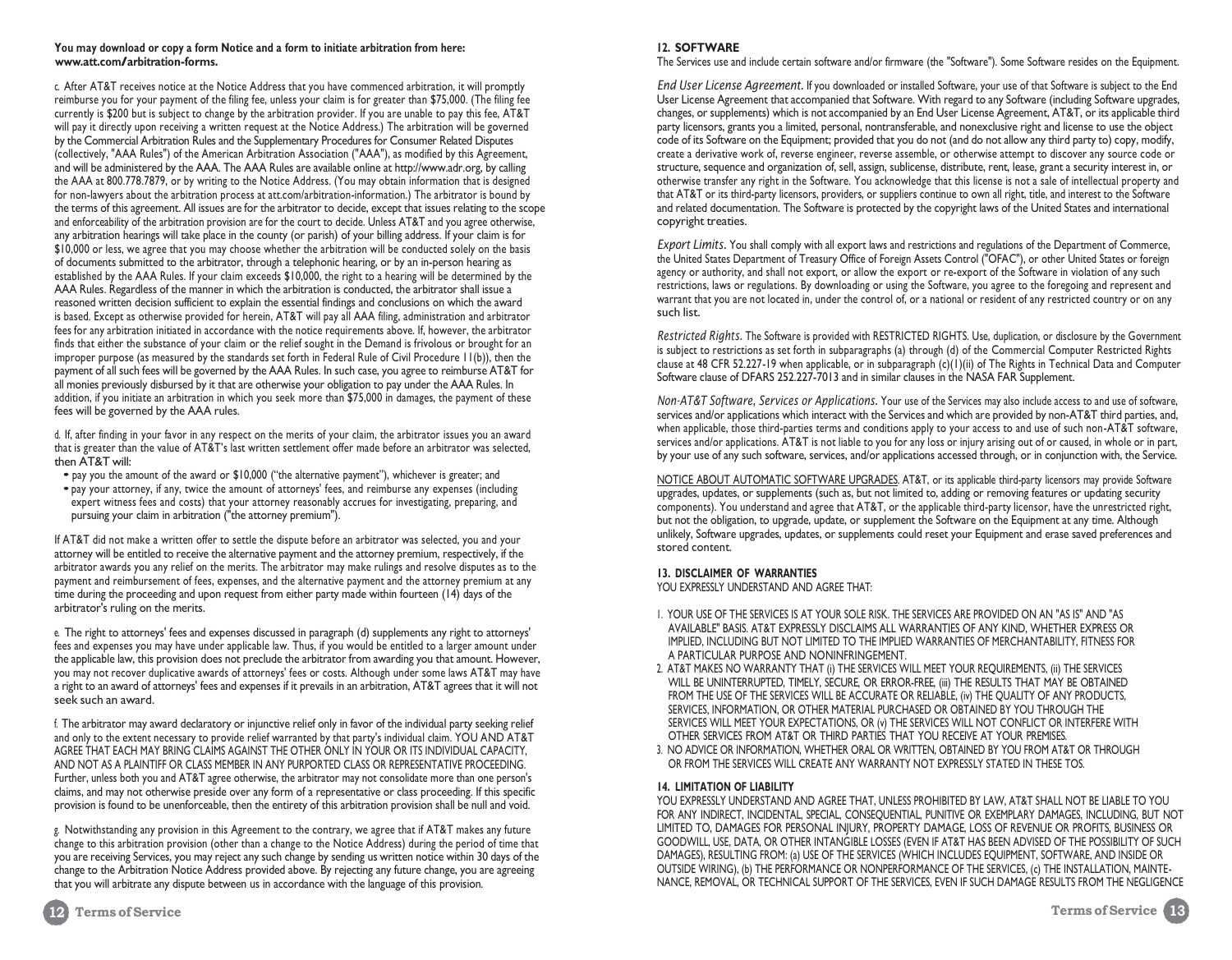OR GROSS NEGLIGENCE OF AN AT&T INSTALLER, TECHNICIAN, OR OTHER REPRESENTATIVE, AND/OR (d) ANY INABILITY TO REACH 911 EMERGENCY SERVICES, ANY ALLEGED INTERFERENCE WITH ALARM OR MEDICAL MONITORING SIGNALS, OR ANY FAILURE OF ALARM OR MEDICAL MONITORING SIGNALS TO REACH THEIR INTENDED MONITORING STATIONS ALLEGEDLY AS A RESULT OF THE SERVICES.

IN ANY EVENT, YOUR SOLE AND EXCLUSIVE REMEDY FOR ANY DISPUTE WITH AT&T IN CONNECTION WITH THE SERVICE IS A REFUND NOT TO EXCEED THE TOTAL AMOUNT OF SERVICE FEES PAID DURING THE IMMEDIATELY PRECEEDING TWELVE MONTH PERIOD.

#### **15. EXCLUSIONS AND LIMITATIONS**

SOME JURISDICTIONS DO NOT ALLOW THE EXCLUSION OF CERTAIN WARRANTIES OR THE LIMITATION OR EXCLUSION OF LIABILITY FOR INCIDENTAL, CONSEQUENTIAL, OR PUNITIVE DAMAGES. ACCORDINGLY, SOME OF THE ABOVE LIMITATIONS OF SECTIONS 13 AND 14 MAY NOT APPLY TO YOU.

#### **16. NOTICE**

Unless otherwise specified in these TOS, notices to you may be made via email, regular mail, posting online at [http://www.att.com/u-verse/att-terms-of-service.jsp,](http://www.att.com/u-verse/att-terms-of-service.jsp) recorded announcement, bill message, bill insert, newspaper ad, postcard, letter, or call to your billed telephone number. In addition, if you purchase AT&T U-verse TV service, AT&T may also provide notices of changes to these TOS or other matters by displaying notices on AT&T U-verse TV. It is your responsibility to check for such notices.

Unless otherwise specified in these TOS or required by applicable law, notices by you to AT&T must be given by calling 800.288.2020 and such notices are effective as of the date that our records show we received your call.

#### **17. INTELLECTUAL PROPERTY**

All portions of the Services and Equipment and any firmware or software used to provide the Services or provided to you in conjunction with providing the Services, or embedded in the Equipment, and all Services, information, documents, and materials on related website(s) are the property of AT&T or third-party providers and are protected by trademark, copyright, or other intellectual property laws and international treaty provisions. All websites, corporate names, service marks, trademarks, trade names, logos, and domain names (collectively "Marks") of AT&T or third-party providers are and shall remain the exclusive property of AT&T or third-party providers, and nothing in this Agreement shall grant you the right or license to use such Marks.

#### **18. CREDIT REPORTING AUTHORIZATION**

As permitted under applicable laws and without limitation to other rights provided in these TOS or other applicable policies, you authorize AT&T to (a) disclose your account information, including your payment history and confidential information, to credit reporting agencies or private credit reporting associations, and (b) periodically obtain and use your credit report and other credit information from any source in connection with AT&T's offering of the Services and other services. You understand that if you fail to fulfill the terms of your obligations under these TOS, AT&T may report your failure to a credit reporting agency.

#### **19. ASSIGNMENT**

AT&T may assign these TOS and its rights and obligations pertaining to the provision of the Services, or parts thereof, to a parent or affiliated company without notice to you. You may not assign these TOS or your rights or obligations pertaining to the Services or any parts thereof without the written consent of AT&T.

#### **20. MISCELLANEOUS PROVISIONS**

- 1. These TOS do not provide any third party with a remedy, claim, or right of reimbursement.
- 2. These TOS, any policies, guidelines, or other documents referenced herein, the provisions set forth in any marketing and informational materials or promotional offers for the Services, and the terms and conditions posted on the AT&T U-verse website constitute the entire agreement between AT&T and you and supersede any prior agreements between you or AT&T with respect to the subject matter of these TOS.
- 3. These TOS and the relationship between you and AT&T will be governed by the law of the state of your billing address except to the extent such law is preempted by or inconsistent with applicable federal law. In the event of a dispute between us, the law of the state of your billing address at the time the dispute is commenced, whether in litigation or arbitration, shall govern except to the extent that such law is preempted by or inconsistent with applicable federal law.
- 4. The failure of AT&T to exercise or enforce any right or provision of these TOS will not constitute a waiver of such right or provision.
- 5. If any provision of these TOS is found by a court or agency of competent jurisdiction to be unenforceable, the parties nevertheless agree that the remaining provisions of these TOS shall remain in full force and effect. The foregoing does not apply to the prohibition against class or representative actions that is part of the arbitration clause; if that provision is found to be unenforceable, the arbitration clause (but only the arbitration clause) shall be null and void.
- 6. To the fullest extent permitted by law, you and AT&T agree that regardless of any statute or law to the contrary, any claim or cause of action arising out of or related to use of the Service or these TOS must be filed within one (1) year after such claim or cause of action arose or be forever barred.
- 7. The section titles and paragraph headings in these TOS are for convenience only and have no legal or contractual effect.

#### **SCHEDULE 1 Relates to Voice Specific Terms of Service Information may be found a[t www.att.com/u-verse/att-terms-of-service.jsp](http://www.att.com/u-verse/att-terms-of-service.jsp)**

#### **SCHEDULE 2 AT&T U-VERSE TV SPECIFIC TERMS OF SERVICE**

#### **I. Service Description**

AT&T U-verse TV includes content available via AT&T U-verse TV, Equipment (see Section 6 of the General Terms of Service), Software (see Section 12 of the General Terms of Service), accessories, and tools (including a "remote access" tool which allows you to access portions of your AT&T U-verse TV service from a website or other medium).

#### **II. Billing And Payments**

For AT&T U-verse TV service, nonrecurring and usage-based charges generally billed in the billing cycle following the transaction include, but are not limited to, Video on Demand and Pay Per View. As long as payments are current, you will have a limit (up to a maximum of \$150) per bill cycle on such one-time orders billed to your account. This limit will vary based on creditworthiness or for other reasons. A downgrade fee may apply if you make changes to your Service within 30 days of Service provisioning or later programming orders

#### **III. Service-Specific Equipment**

Equipment for AT&T U-verse TV service includes an AT&T U-verse TV Receiver ("Receiver"), and, if applicable, a Wireless Access Point ("WAP") to provide connection for a wireless Receiver. You may request additional Receivers and limits on the number of available Receivers for a household may apply. Additional rental or other fees may apply to all AT&T U-verse TV equipment, including, but not limited to, the Receiver(s).

#### **IV. Interruptions, Limitations, And Modifications To Service**

Some programming may not be available in certain areas due to legal, regulatory, and contractual prohibitions, including restrictions of the Federal Communications Commission and sports blackouts. If you also purchase AT&T U-verse Voice service, Caller ID information for AT&T U-verse Voice calls can be displayed on your TV screen. In addition, call history information for all missed and answered calls can be displayed on your TV screen and cannot be PIN protected. Call history for dialed calls cannot be displayed on your TV screen.

As permitted under applicable law, in addition to other rights provided for in this TOS, in the event a payment is past due, AT&T may restrict your account to prevent access to Video on Demand, Pay Per View, and other usage-based services and content.

#### **V. Disclaimer of Warranties**

YOU EXPRESSLY UNDERSTAND AND AGREE THAT AT&T MAKES NO WARRANTY THAT THE SERVICE WILL ALLOW YOU TO RECORD, VIEW, OR TRANSFER ANY PARTICULAR PROGRAM OR CONTENT.

#### **VI. Intellectual Property**

AT&T U-verse TV is provided for your non-commercial personal viewing, use, and enjoyment in a private residential dwelling/office unit. You agree that the AT&T U-verse TV service will not be viewed in areas open to the public or in commercial establishments, and that admission will not be charged for listening to or viewing the Service. Your AT&T U-verse TV Service may not be copied, transmitted, reproduced, published, broadcast, rewritten, redistributed, or performed except as permitted by the "fair use" provisions of the U.S. copyright laws.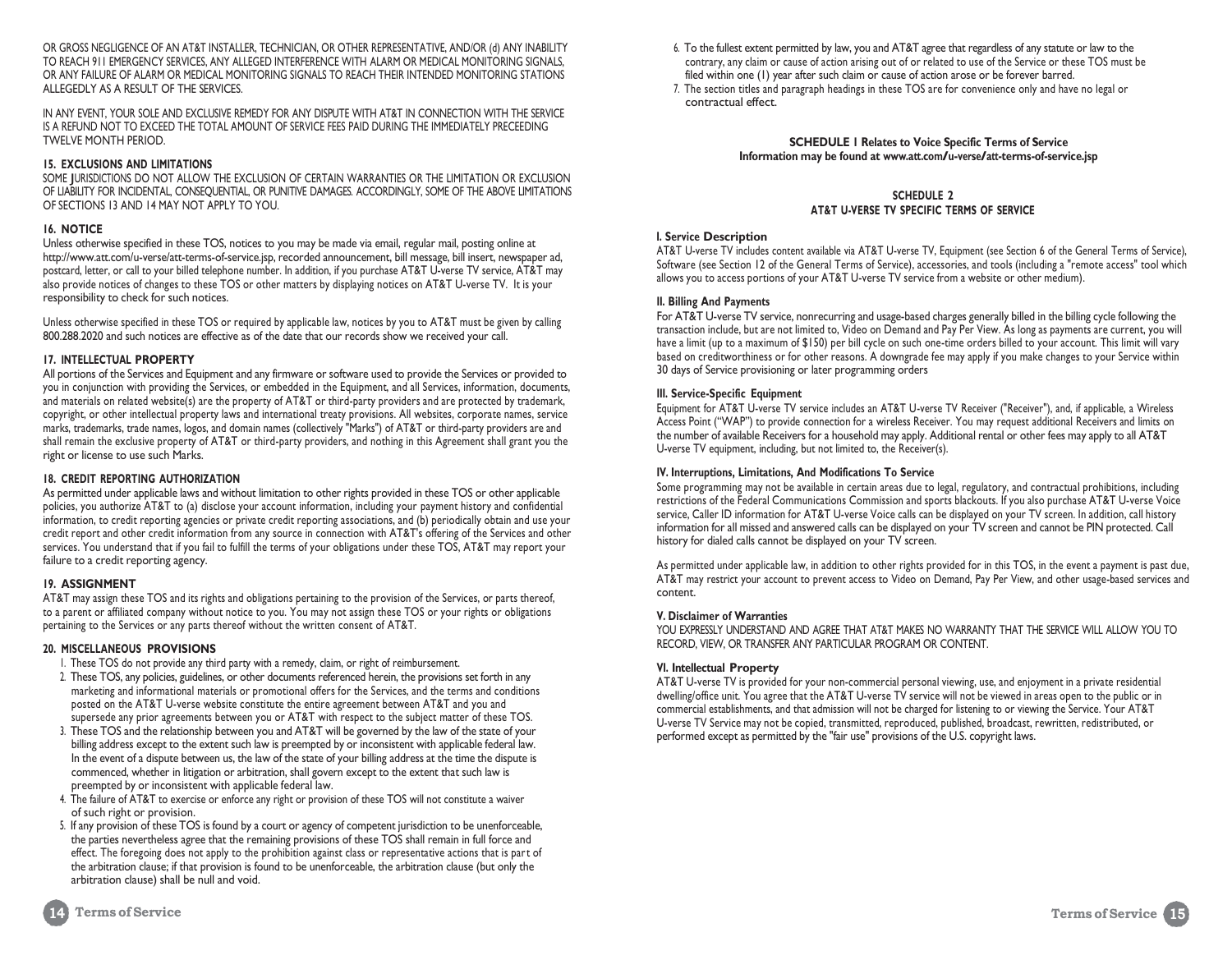

# AT&T U-verse® TV Standard Rates

# Packages

|                                                                     | <b>U450</b><br>Latino                                                                                      | <b>U450</b>                                                                                | <b>U300</b><br>Latino                             | <b>U300</b>                             |
|---------------------------------------------------------------------|------------------------------------------------------------------------------------------------------------|--------------------------------------------------------------------------------------------|---------------------------------------------------|-----------------------------------------|
| <b>Channels</b><br>(including music and locals) $\vert \perp \vert$ | Up to 480                                                                                                  | Up to 440                                                                                  | $Up$ to $420$                                     | $Up$ to $370$                           |
| Genre/premium<br>packages included                                  | The Movie Package,<br>HBO/Cinemax, The<br>Sports Package, HD<br>Technology Service,<br>and Paquete Español | The Movie Package,<br>HBO/Cinemax.<br>The Sports Package,<br>and HD<br>Technology Service, | The Movie<br>Package<br>and<br>Paquete<br>Español | The Movie<br>Package                    |
| <b>Equipment included</b>                                           | I HD-ready<br>receiver with DVR                                                                            | I HD-ready<br>receiver with DVR                                                            | I HD-ready<br>receiver with DVR                   | I HD-ready<br>receiver with DVR         |
| <b>Additional equipment fees</b>                                    | Receiver \$7/mo<br>(Up to 7 additional)                                                                    | Receiver \$7/mo<br>(Up to 7 additional)                                                    | Receiver \$7/mo<br>(Up to 7 additional)           | Receiver \$7/mo<br>(Up to 7 additional) |
| <b>Professional standard installation</b>                           | \$29                                                                                                       | \$29                                                                                       | \$29                                              | \$29                                    |
| One-time service activation fee                                     | \$49                                                                                                       | \$49                                                                                       | \$49                                              | \$49                                    |
| <b>Monthly price</b>                                                | \$131                                                                                                      | \$121                                                                                      | \$99                                              | \$89                                    |



# Optional AT&T U-verse® TV Services

# High Definition

| <b>HD Technology Fee</b>                                  |      |      | \$10 | \$10 |
|-----------------------------------------------------------|------|------|------|------|
| <b>HD Premium Tier</b><br>(HD Technology Fee Required)    | \$7  | \$7  | \$7  | \$7  |
| <b>Fox Soccer Plus HD</b><br>(HD Technology Fee Required) | \$15 | \$15 | \$15 | \$15 |

 $\checkmark$  = Included  $*$ = Included for credit qualified customers only. Non-credit qualified customers will qualify for service upon payment of a \$250 non-refundable credit fee and a \$199 professional standard installation fee. \$29 installation charge effective September 16, 2013.

†Specific channel lineups vary by market (ZIP code) and package and over time. Channel counts include HD channels. Current list of included channels are available at att.com/u-verse.

| <b>Premium Packages</b>                                                            | <b>U450</b><br>Latino | <b>U450</b> | <b>U300</b><br>Latino | <b>U300</b> |
|------------------------------------------------------------------------------------|-----------------------|-------------|-----------------------|-------------|
| <b>The Movie Package</b><br>(Starz, Encore, Showtime,<br>The Movie Channel & Flix) |                       |             |                       |             |
| <b>Showtime</b>                                                                    |                       |             |                       |             |
| <b>Starz</b>                                                                       |                       |             |                       |             |
| The Movie Channel (TMC)                                                            |                       |             |                       |             |
| <b>Flix</b>                                                                        |                       |             |                       |             |
| <b>Encore</b>                                                                      |                       |             |                       |             |
| <b>Showtime Unlimited</b><br>(Showtime, The Movie Channel & Flix)                  |                       |             |                       |             |
| <b>The Sports Package</b>                                                          |                       |             | \$10                  | \$10        |
| <b>HBO &amp; Cinemax Package</b>                                                   |                       |             | \$26                  | \$26        |
| <b>HBO</b>                                                                         |                       |             | \$16                  | \$16        |
| <b>Cinemax</b>                                                                     |                       |             | \$14                  | \$14        |
| The Playboy Channel                                                                | \$15                  | \$15        | \$15                  | \$15        |

# Packages Effective September 1, 2013

|                                                                                  | <b>U200</b><br>Latino                   | <b>U200</b>                             | U-family                                | <b>U-basic</b>                                            |  |
|----------------------------------------------------------------------------------|-----------------------------------------|-----------------------------------------|-----------------------------------------|-----------------------------------------------------------|--|
| <b>Channels</b><br>(including music and locals) $\Box$                           | Up to 330                               | Up to 280                               | Up to 130                               | Local channels only<br>(dependent on market)              |  |
| Genre/premium<br>packages included                                               | Paquete Español                         | None                                    | None                                    | None                                                      |  |
| <b>Equipment included</b>                                                        | I HD-ready<br>receiver with DVR         | I HD-ready<br>receiver with DVR         | I HD-ready<br>receiver with DVR         | I HD-ready<br>receiver (non-DVR)                          |  |
| <b>Additional equipment fees</b>                                                 | Receiver \$7/mo<br>(Up to 7 additional) | Receiver \$7/mo<br>(Up to 7 additional) | Receiver \$7/mo<br>(Up to 7 additional) | I DVR \$15/mo;<br>Receiver \$7/mo<br>(Up to 7 additional) |  |
| <b>Professional standard installation</b>                                        | \$29                                    | \$29                                    | \$29                                    | $$199*$                                                   |  |
| One-time service activation fee                                                  | \$49                                    | \$49                                    | \$49                                    | \$49                                                      |  |
| <b>Monthly price</b>                                                             | \$84                                    | \$74                                    | \$59                                    | \$19                                                      |  |
| (Drices are monthly requiring charges in addition to ATRT L verse TV 8. Internet |                                         |                                         |                                         |                                                           |  |

(Prices are monthly recurring charges in addition to AT&T U-verse TV & Internet package price or AT&T U-verse TV–only price.)

 $\checkmark$  = Included  $*$ = Included for credit qualified customers only. Non-credit qualified customers will qualify for service upon payment of a \$250 non-refundable credit fee and a \$199 professional standard installation fee. \$29 installation charge effective September 16, 2013.

†Specific channel lineups vary by market (ZIP code) and package and over time. Channel counts include HD channels. Current list of included channels are available at att.com/u-verse.